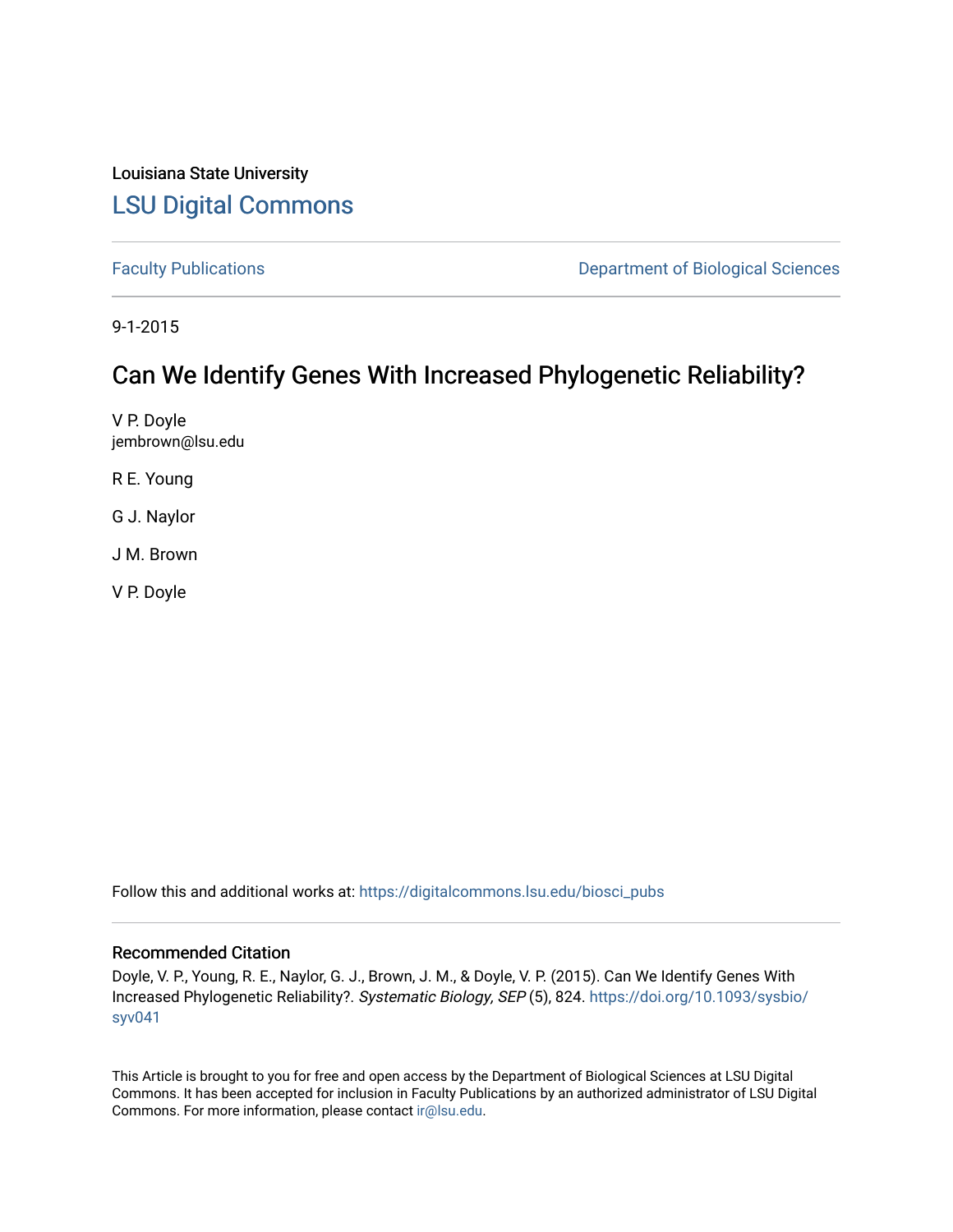# **Can We Identify Genes with Increased Phylogenetic Reliability?**

VINSON P. DOYLE<sup>1,2</sup>, RANDEE E. YOUNG<sup>1,3</sup>, GAVIN J. P. NAYLOR<sup>4</sup>, AND JEREMY M. BROWN<sup>1,5,\*</sup>

<sup>1</sup>*Department of Biological Sciences and* <sup>2</sup>*Department of Plant Pathology and Crop Physiology, Louisiana State University, Baton Rouge, LA 70803, USA;* <sup>3</sup>*Department of Biology, University of Utah, Salt Lake City, UT 84112, USA;* <sup>4</sup>*Department of Biology and Hollings Marine Laboratory, College of Charleston, Charleston, SC 29424, USA;* <sup>5</sup>*Museum of Natural Science, Louisiana State University, Baton Rouge, LA 70803, USA*

∗*Correspondence to be sent to: Department of Biological Sciences and Museum of Natural Science, Louisiana State University, 202 Life Science Building,*

*Baton Rouge, LA 78703, USA; E-mail: jembrown@lsu.edu.*

*Received 26 November 2014; reviews returned 27 January 2015; accepted 9 June 2015 Associate Editor: Vincent Savoleinen*

*Abstract*.—Topological heterogeneity among gene trees is widely observed in phylogenomic analyses and some of this variation is likely caused by systematic error in gene tree estimation. Systematic error can be mitigated by improving models of sequence evolution to account for all evolutionary processes relevant to each gene or identifying those genes whose evolution best conforms to existing models. However, the best method for identifying such genes is not well established. Here, we ask if filtering genes according to their clock-likeness or posterior predictive effect size (PPES, an inference-based measure of model violation) improves phylogenetic reliability and congruence. We compared these approaches to each other, and to the common practice of filtering based on rate of evolution, using two different metrics. First, we compared gene-tree topologies to accepted reference topologies. Second, we examined topological similarity among gene trees in filtered sets. Our results suggest that filtering genes based on clock-likeness and PPES can yield a collection of genes with more reliable phylogenetic signal. For the two exemplar data sets we explored, from yeast and amniotes, clock-likeness and PPES outperformed rate-based filtering in both congruence and reliability. [molecular clock; phylogenomics; posterior prediction; rate of evolution; systematic error.]

Genome-scale data are increasingly being used for phylogenetic inference. One consistent finding in such studies is that topology varies considerably across genes. Much of this variation is to be expected as a consequence of incomplete lineage sorting and/or horizontal gene transfer [\(Pamilo and Nei 1988;](#page-13-0) [Maddison 1997;](#page-13-0) Philippe and Douady [2003](#page-13-0)). However, some of this variation may result from using models that do not adequately account for the evolutionary processes that have shaped the patterns in the data. Although initial optimism held that increasing amounts of data would resolve difficult problems in phylogenetics [\(Gee 2003](#page-13-0); [Rokas et al. 2003](#page-13-0)), we are now finding that different genome-scale data sets frequently support contradictory hypotheses, each with strong support (e.g., [Rokas et al. 2003](#page-13-0); [Phillips et al. 2004;](#page-13-0) [Dunn et al. 2008;](#page-13-0) [Philippe et al. 2009](#page-13-0); [Schierwater et al.](#page-14-0) [2009](#page-14-0); [Nosenko et al. 2013](#page-13-0)). The reason for this conflict is that increasing data set size may reduce stochastic error [\(Philippe et al. 2005,](#page-13-0) [2011](#page-13-0)), but it can also exacerbate systematic error leading to high confidence in the wrong tree [\(Kumar et al. 2012\)](#page-13-0).

Two routes exist for reducing inferential artifacts due to systematic error: (i) improving phylogenetic models to better account for the complexity of molecular evolution (e.g., [Yang 1994](#page-14-0); [Tillier and Collins 1995](#page-14-0)[;](#page-13-0) Lartillot and Philippe [2004\)](#page-13-0) or (ii) selecting subsets of the data that fit the available models [\(Philippe et al. 2005](#page-13-0)). The second option has historically been limited by data availability, but that constraint was lifted with the advent of highthroughput sequencing. The most common approach for selecting subsets of data is filtering based on the rate of evolution. Fast-evolving genes or sites are removed, as they have a tendency to produce complex character patterns that are not captured by simple models (e.g., [Lopez et al. 2000](#page-13-0); [Nozaki et al. 2007](#page-13-0)). Despite the

frequent use of rate, some have suggested that there are no "identifiable parameters" to indicate the most phylogenetically reliable genes [\(Gee 2003;](#page-13-0) [Rokas et al.](#page-13-0) [2003;](#page-13-0) [Salichos and Rokas 2013](#page-13-0)). However, we contend that many approaches for selecting preferred genes or sites remain un- or underinvestigated.

In this study, we investigate the performance of two underutilized approaches to phylogenomic filtering, and compare them to the use of rate. Our intention is not to exhaustively explore all approaches, but simply to ask whether "identifiable parameters" for filtering might exist. Our first approach is to prefer genes that evolve in a clock-like manner, as might be expected when molecular constraints, population sizes, and selection pressures remain constant over time and across lineages [\(Kimura 1964,](#page-13-0) [1968\)](#page-13-0). Our motivation for focusing on clock-like genes is to avoid long-branchattraction artifacts [\(Felsenstein 1978](#page-13-0); [Brinkmann et al.](#page-13-0) [2005;](#page-13-0) [Zhong et al. 2011](#page-14-0)), and because clock-like genes have desirable distance properties. Notably, they remain clock-like even when distances are estimated using an incorrect model [\(Steel and Penny 2000](#page-14-0)). Under this model, we expect that analyses of clock-like genes are less likely to result in systematically biased inferences. Our focus on the degree to which a gene deviates from the molecular clock is intended to serve as a proxy for the potential of model misspecification to result in biased inferences. We are not interested in deviations from the clock for their own sake, and we expect that if all models are adequate, clock-like genes should be no more reliable than nonclock-like genes.

Our second approach to filtering tests fit between the model of sequence evolution and the data using Bayesian posterior prediction [\(Bollback 2002](#page-13-0); [Brown](#page-13-0) [2014](#page-13-0)). Models of sequence evolution that adequately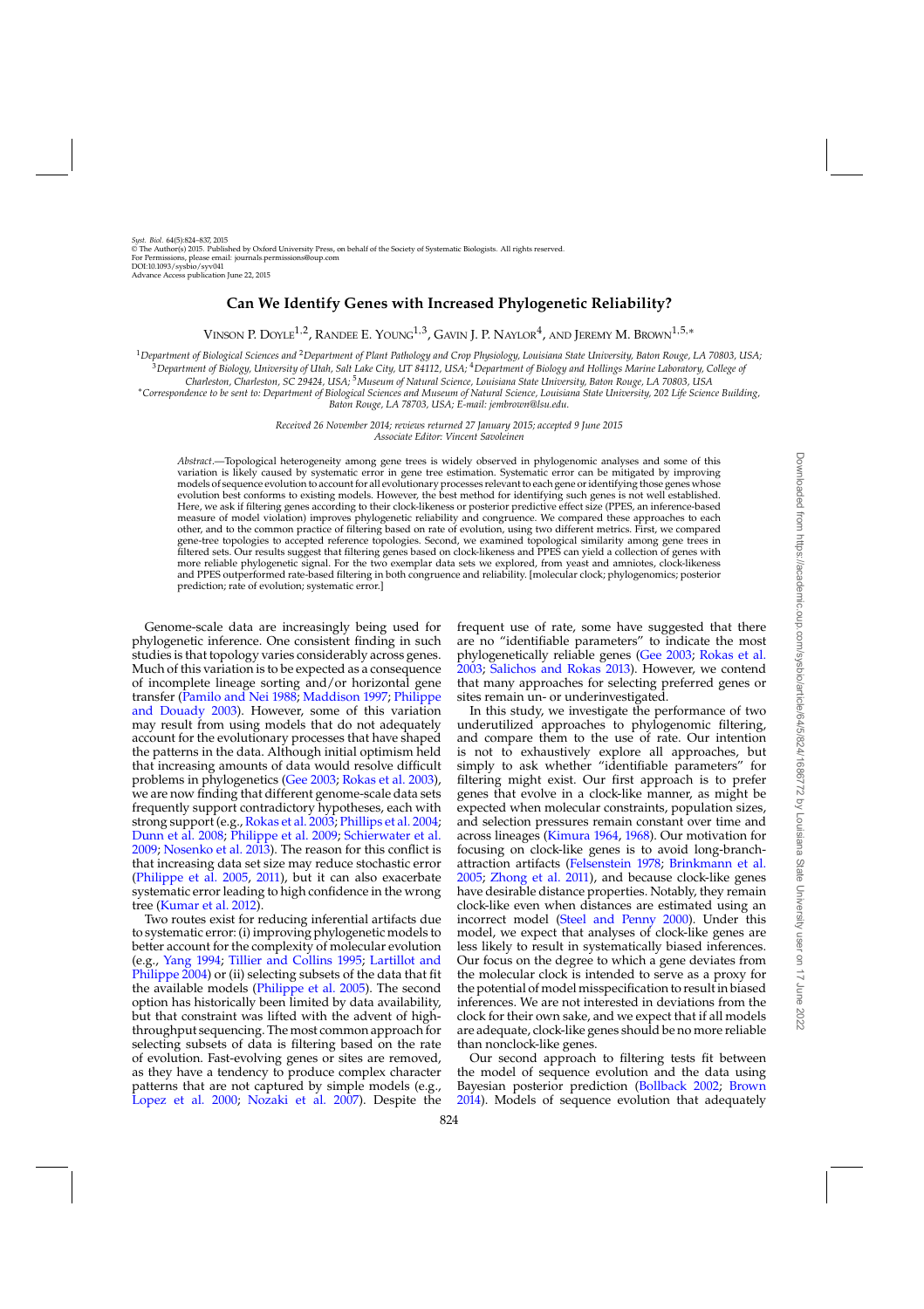capture the evolutionary processes relevant to the data should produce the most reliable topological inferences. Although comparisons of relative model fit are commonplace in phylogenetics (i.e., model choice), evaluation of absolute fit between the data and the selected model is not. The latter can be accomplished in a Bayesian posterior predictive framework by simulating data sets using trees and parameter values drawn from the posterior distribution [\(Bollback 2002\)](#page-13-0). The simulated data, also known as the posterior predictive distribution, can then be compared with the empirical data. If the model of sequence evolution fits the empirical data well, the empirical data set should be a plausible draw from the posterior predictive distribution. In this study, we compare the phylogenetic information contained in the empirical and simulated data using test statistics introduced by [Brown](#page-13-0) [\(2014\)](#page-13-0).

If some of the topological variation across genes is driven by systematic error and our approaches are able to distinguish between genes based on their susceptibility to such error, we expect to see two patterns. First, genes judged to be more reliable (by rate, clock-likeness, or posterior prediction) should be more similar to wellestablished reference topologies, when they are known. Second, such reliable genes would also be expected, in many circumstances, to have more congruent topologies. We applied these three filtering approaches to two empirical phylogenomic data sets where such reference topologies exist and tested the efficacy of the filtering based on the two criteria outlined above.

#### **METHODS**

## *Multiple Sequence Alignments*

We evaluated the impact of the three different filtering approaches on gene tree reliability using two previously publ[ished data sets \(Hess and Goldman 2011;](#page-13-0) Crawford et al. [2012\)](#page-13-0). The first includes nucleotide sequences of 343 protein-coding orthologs from 18 yeast species in the phylum Ascomycota, subphylum Saccharomycotina. We briefly outline the methods used by [Hess and Goldman](#page-13-0) [2011](#page-13-0) to assemble these multiple sequence alignments (MSAs), but s[ee](#page-13-0) [their](#page-13-0) [paper](#page-13-0) [for](#page-13-0) [additional](#page-13-0) [details.](#page-13-0) Hess and Goldman [\(2011](#page-13-0)) collected 1148 orthologous genes for 14 yeast species included in the Fungal Orthogroups Repository (FOR) at the Broad Institute [\(Wapinski et al.](#page-14-0) [2007](#page-14-0)). After applying a series of stringent filtering steps to reduce the inclusion of paralogous loci from the remaining 4 species not present in FOR, 343 genes with amino acid sequence data for all 18 species were aligned using MAFFT v. 6.24 [\(Katoh and Toh 2008\)](#page-13-0) and uncertain regions of the alignment were trimmed using Gblocks v. 0.91b [\(Castresana 2000](#page-13-0)). The corresponding nucleotide alignments were reconstructed using BLAT [\(Kent 2002\)](#page-13-0). The minimum, maximum, mean, and median length of the yeast MSAs was 264, 3435, 943, and 837 nucleotides, respectively.

The second set of MSAs consists of 1145 ultraconserved elements (UCEs) from 10 amniote species assembled by [Crawford et al.](#page-13-0) [\(2012\)](#page-13-0) using previously published genome sequences and *de novo* genomic enrichment (see [Crawford et al. 2012](#page-13-0) and [Faircloth et al. 2012](#page-13-0) for details). The amniote UCE sequences were aligned with MUSCLE [\(Edgar 2004](#page-13-0)). Loci missing nucleotide sequence data from any taxa were excluded. The minimum, maximum, mean, and median length of the amniote UCE MSAs was 129, 741, 406, and 403 nucleotides, respectively.

## *Model Selection and Maximum-Likelihood Gene Tree Estimation*

We selected the best-fit model of nucleotide sequence evolution for each locus from a set of 24 models using Akaike's Information Criterion (AIC;[Akaike 1974](#page-12-0)), as implemented in MrModelTest 2.3 [\(Nylander 2004\)](#page-13-0) and PAUP\* v4b10 [\(Swofford 2003\)](#page-14-0). We inferred the maximum-likelihood (ML) phylogeny for each locus assuming the AIC-selected model in Garli v2.0 [\(Zwickl](#page-14-0) [2006\)](#page-14-0), using five replicate searches. Branches of near-zero length ( $\leq 1 \times 10^{-8}$ ) were collapsed to create polytomies. Each search was terminated after 5000 generations without an improvement of 0.01 or more log-likelihood units. Branch lengths for the reference topology of [Hess and Goldman](#page-13-0) [\(2011\)](#page-13-0) are ML estimates based on a concatenated alignment of all 343 genes assuming a  $GTR + I + \Gamma$  model of sequence evolution.

#### *Molecular Clock and Evolutionary Rate Filtering*

Given the selected model of sequence evolution and the ML tree for each gene, we calculated likelihoods twice: once enforcing a strict clock model and once estimating each branch length independently. In both cases, likelihoods were calculated in PAUP\* v4b10 [\(Swofford 2003](#page-14-0)) using parameter and branch-length (in the case of heterogeneous rates) estimates from Garli v2.0 [\(Zwickl 2006](#page-14-0)). The likelihood ratio between these models was calculated as twice the difference in their log-likelihood scores and used as a measure of clock-likeness for each gene. Genes were then sorted in ascending order by their clock-likeness (likelihood ratios) and binned into deciles such that each bin contained 34 genes for the yeast data and 114 genes for the amniote data. We also compared the impact of two different rooting schemes, midpoint and outgroup rooting, on the likelihood ratio and subsequent binning. Results from these two different approaches to rooting were largely congruent, so hereafter we focus on analyses using midpoint rooting. For the sake of completeness, we also examined the frequency with which genes in each data set rejected a molecular clock using a chi-squared test [\(Felsenstein](#page-13-0) [1981](#page-13-0)), although we are not primarily interested in testing the molecular clock hypothesis. Our objective was to use the likelihood ratios from a clock test as a relative measure of clock-likeness across genes. The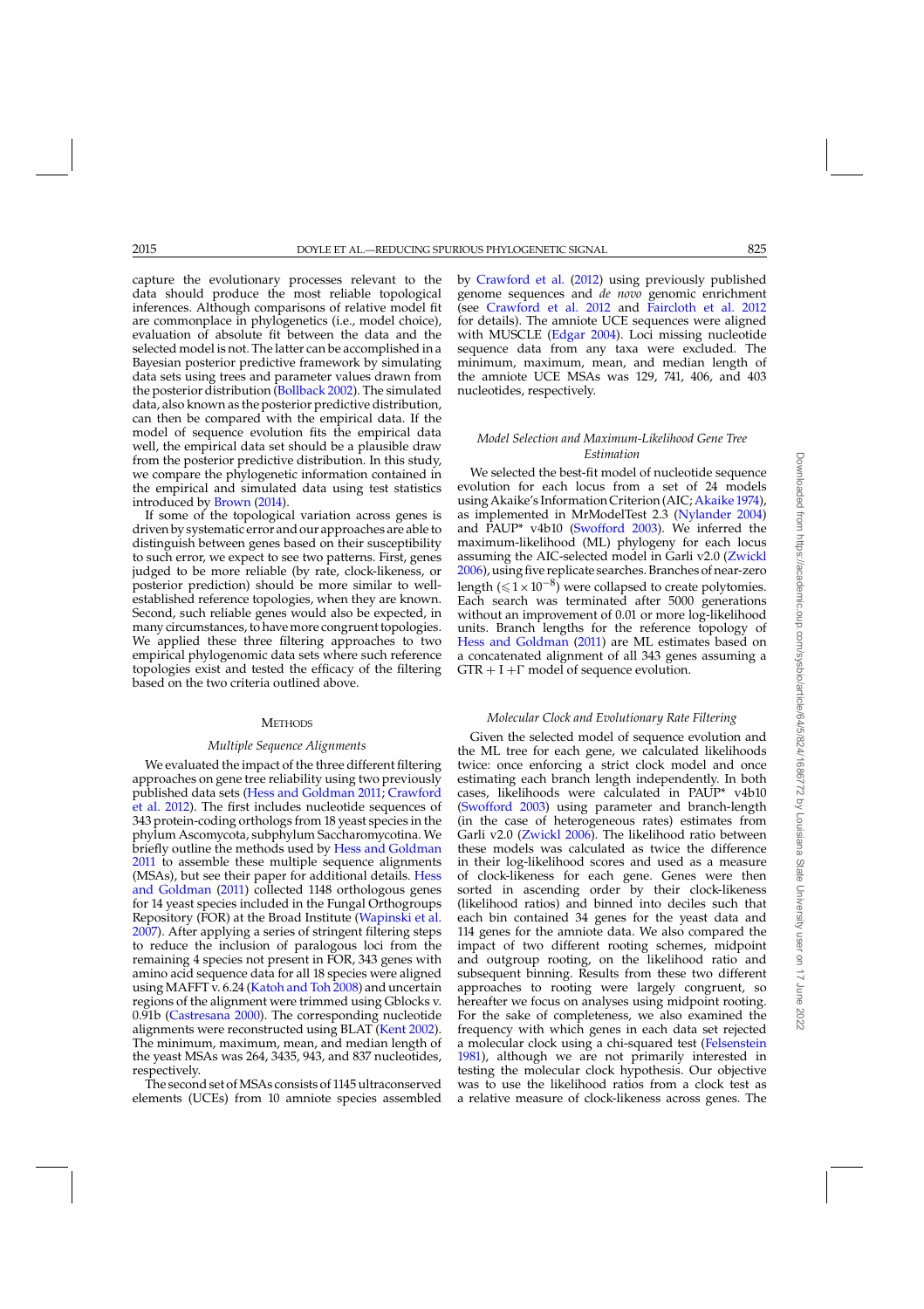relative evolutionary rate of each gene was scored as the sum of the branch lengths on its ML tree. As with clock-likeness, we sorted genes according to evolutionary rate in ascending order and then binned them into deciles.

### *Posterior Predictive Filtering*

Posterior prediction is a Bayesian statistical procedure for checking the fit of a model to the data being analyzed. Briefly, posterior prediction in a phylogenetic analysis involves (i) drawing trees and parameters values from a posterior distribution, (ii) using them to simulate new data sets (known as posterior predictive data sets), (iii) summarizing each data set using a relevant test statistic, and then (iv) comparing the empirical test statistic value to the simulated distribution. Different test statistics may be employed to assess different aspects of fit. Here, we employ a combination of statistics that aim to capture model violations affecting topological inferences [\(Brown](#page-13-0) [2014](#page-13-0)).

More specifically, we estimated the joint posterior distribution of parameter values and tree topologies for each empirical da[ta set using MrBayes v3.2.1 \(](#page-13-0)Ronquist and Huelsenbeck [2003;](#page-13-0) [Ronquist et al. 2012](#page-13-0)) with 4 replicate Markov chain Monte Carlo (MCMC) runs and 4 Metropolis-coupled chains per run, assuming the same model of sequence evolution as used for ML estimation. Each run consisted of 5 million generations with a sampling frequency of 2000 for yeast data, and 2.5 million generations with a sampling frequency of 1000 for amniote UCE data. Convergence checking was done using the approach outlined by [Brown and Lemmon](#page-13-0) [\(2007\)](#page-13-0) as implemented in MrConverge v1b2.5 [\(Lemmon](#page-13-0) [2007](#page-13-0)).

One hundred tree topologies and associated parameter values were sampled from the posterior distribution for each gene by drawing 25 samples evenly spaced across generations from the stationary distribution of each replicate run. A separate posterior predictive data set was then simulated for each sample with PuMA v0.905 [\(Brown and ElDabaje 2009\)](#page-13-0), which relies on Seq-Gen [\(Rambaut and Grassly 1997\)](#page-13-0). Because Seq-Gen does not simulate MSAs with missing data, we substituted missing data for nucleotides in each posterior predictive alignment to match the patterns of missing data observed in the empirical data using a custom python script (available from <http://github.com/jembrown/repMissPatterns> and [http://dx.doi.org/10.5061/dryad.fd3m4\)](http://dx.doi.org/10.5061/dryad.fd3m4). Each of these simulated posterior predictive data sets was then analyzed with MrBayes v3.2.1 in the same manner as the empirical data, but reducing the number of generations to 2 million and 1 million for yeast and UCE data, respectively. In general, convergence occurs more quickly when analyzing posterior predictive data sets, due to the close matching between generating and assumed models of sequence evolution. Figure 1, replicated from [Brown](#page-13-0) [\(2014](#page-13-0)), provides a schematic



FIGURE 1. A schematic representation of data- and inference-based approaches to assessing model plausibility using posterior predictive simulation. Most statistics proposed for testing model plausibility compare data-based characteristics of the original data set to the posterior predictive data sets (e.g., variation in GC-content across species). The approach used in this study utilizes test statistics that compare the inferences resulting from different data sets (e.g., the distribution of posterior probability across topologies). MSAs are represented as shaded matrices and arrows originating from MSAs point to the MCMC samples of tree topologies and scalar model parameters (0) resulting from Bayesian analysis of that MSA. Subscripts of MCMC samples taken during analysis of the original data index the samples (1, …, n). Subscripts for each posterior predictive data set indicate which MCMC sample was used in its simulation. Subscripts for MCMC samples resulting from analysis of a posterior predictive data set first indicate the posterior predictive data set that was analyzed and next index the MCMC samples from analysis of that particular data set  $(1, ..., m)$ . This figure is reproduced from [Brown](#page-13-0) [\(2014](#page-13-0)).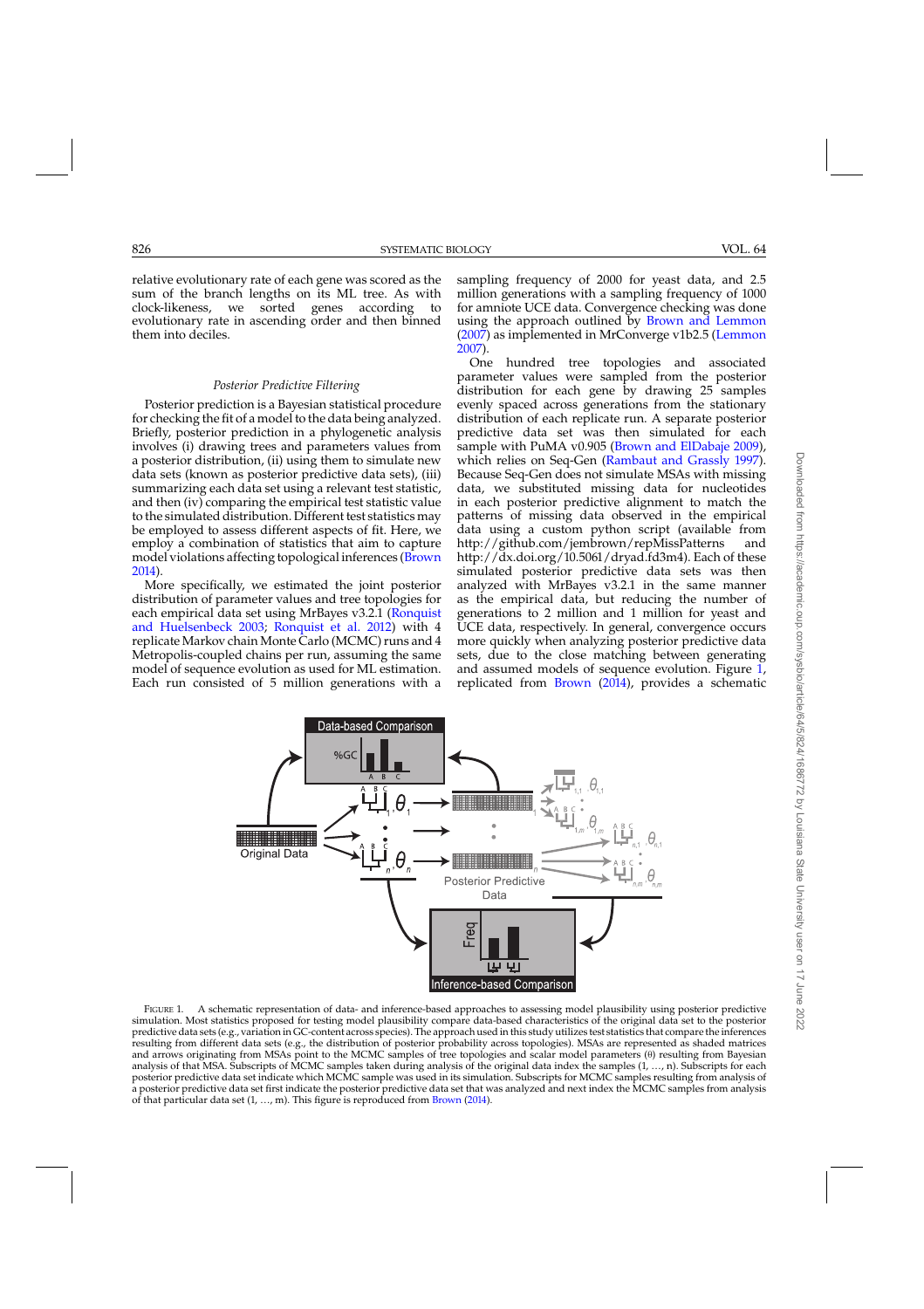representation of inference-based posterior predictive assessment of model fit.

To detect disparities between the inferences drawn from analyses of empirical data and those drawn from posterior predictive data, we calculated several test statistics that summarize relevant aspects of each posterior distribution using AMP v0.99e [\(Brown 2014\)](#page-13-0). Because we are interested in detecting model violations that specifically impact topological inferences, we focus on two classes of test statistics that summarize marginal distributions of topologies: the distribution of symmetric differences [\(unweighted Robinson–Foulds;](#page-13-0) Robinson and Foulds [1981\)](#page-13-0) among trees in the posterior and the difference in statistical entropy between the prior and posterior distributions of topologies (see [Brown](#page-13-0) [2014](#page-13-0) for more details). We summarized all postburnin samples (*m* samples) from each posterior distribution by examining several quantiles in the ordered vector

of pairwise symmetric differences (of length  $\binom{m}{2}$ 2 ),

including the  $1<sup>st</sup>$  quartile, median,  $3<sup>rd</sup>$  quartile, 99th percentile, 999th 1000 quantile, and the 9999th 10,000 quantile. Each of these quantiles is a potential test statistic. The entropy test statistic measures the change in the distribution of probability across topologies when comparing the prior to the posterior. This quantity can be interpreted as the gain in information provided by the data, conditional on the assumed model (again, see [Brown 2014](#page-13-0) for more details). A uniform distribution across topologies has maximum entropy, whereas a single topology with a posterior probability of 1 has minimum entropy. Figure [2](#page-6-0) in [Brown](#page-13-0) [\(2014\)](#page-13-0) provides example topological test statistic calculations from a posterior distribution.

To quantify the position of the empirical value relative to each posterior predictive distribution, we calculated effect sizes. We chose to use effect sizes rather than *P*-values to differentiate between empirical values that lie near, but outside, the distribution of posterior predictive values from those that are very far outside. Effect size was calculated as the absolute value of the difference between the median posterior predictive value and the empirical value divided by the standard deviation of the posterior predictive distribution. We calculated effect sizes in the same manner for all test statistics.

In order to summarize topological model fit with a single value, we calculated the mean effect size from one quantile-based test statistic and the entropy test statistic. We selected the single quantile-based test statistic with the fewest effect sizes of zero for each data set in order to maximize our power to detect model violation. We chose a single quantile-based test statistic so as not to unduly weight the mean effect size toward this class of statistics. Genes were then sorted in ascending order by their mean effect sizes and binned into deciles such that each bin contained 34 genes for the yeast data and 114 genes for the amniote data. Hereafter, we use PPES to refer to posterior predictive effect sizes.

#### *Tree Distances*

We assessed the utility of the three filtering approaches described above using two criteria based on tree-to-tree distances. First, we determined if there was a significant reduction in the mean distance to the reference topology for trees in each decile. Sets of trees equal in number to the size of each decile (34 for the yeast orthologs and 114 for the amniote UCEs) were randomly sampled from the full set, the mean distance to the reference topology was calculated, and this procedure was repeated 100,000 times. Reductions in distances to the reference topology were considered significant if they were in the lower 5% of the null distribution.We also calculated the Spearman's rank correlation coefficient, *rs*, between the decile indices and the ranked mean pairwise distances and assessed significance with the exact one-tailed *P*[-value,](#page-12-0) [using](#page-12-0) [algorithm](#page-12-0) [AS](#page-12-0) [89](#page-12-0) [\(](#page-12-0)Best and Roberts [1975\)](#page-12-0), as implemented in the "stats" package in R v2.15.1 (R Core Development Team 2012). Second, we determined if there was a significant reduction in pairwise distances among ML trees in the lowest deciles of ranked sets and/or a significant increase in pairwise distances among trees in the upper deciles of ranked sets by calculating the mean pairwise distance between ML trees within each decile and comparing that value to expectations based on random sampling. Similar to the distance-to-reference comparisons, the null distribution was generated by randomly sampling the same number of ML trees as found in each decile (34 for the yeast orthologs and 114 for the amniote UCEs) from the full set of ML trees, calculating the mean pairwise distance, and repeating this procedure 100,000 times. Reductions in pairwise distances were considered significant if they were in the lower 5% of the null distribution. Plots showing intradecile comparisons and corresponding null distributions are presented with the Supplementary Material on Dryad at [http://dx.doi.org/10.5061/dryad.fd3m4.](http://dx.doi.org/10.5061/dryad.fd3m4)

Several metrics have been proposed to measure the distance between two trees in tree space with the aim of summarizing their topological similarity or dissimilarity. The symmetric difference between two trees is a commonly used metric, but some of its properties are undesirable for tree comparison. First, the rearrangement of a single taxon can maximize the symmetric difference between two trees despite partial similarities between them [\(Penny et al. 1982](#page-13-0); [Felsenstein 2004](#page-13-0); [Lin et al. 2012](#page-13-0)). Second, the distribution of distances between two random binary trees is strongly skewed in the direction of larger distances, reducing the power to discriminate between sets of trees based on similarity [\(Penny et al. 1982](#page-13-0); [Lin et al.](#page-13-0) [2012](#page-13-0)). Another metric, the matching distance, was recently introduced and has a broader distribution of distances between random trees. The matching distance provides more discriminatory power and is not as sensitive to minor leaf rearrangements as the symmetric differ[ence](#page-13-0) [\(Bogdanowicz and Giaro 2012](#page-12-0)[;](#page-13-0) Bogdanowicz et al. [2012;](#page-13-0) [Lin et al. 2012\)](#page-13-0). We characterized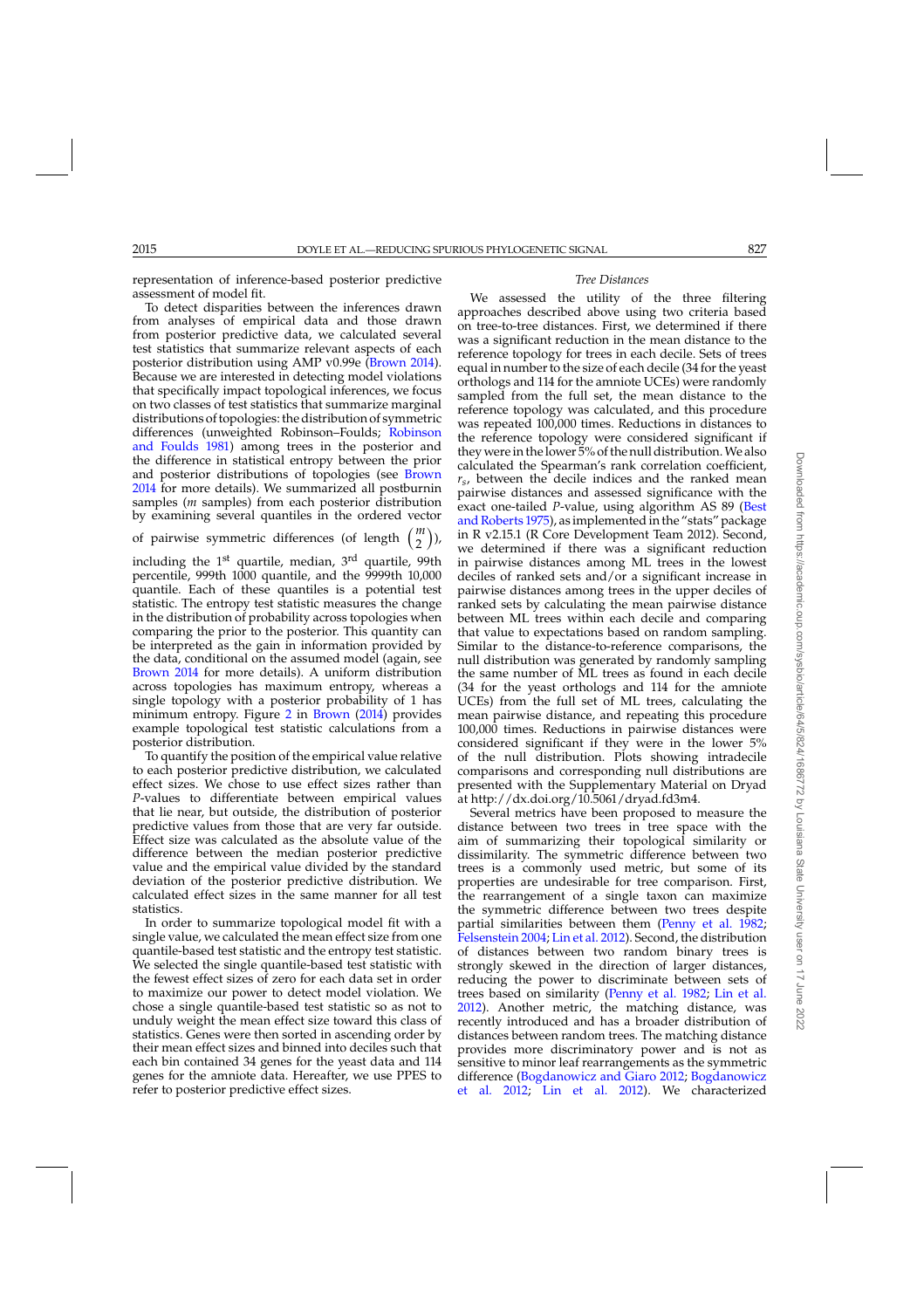the similarity of trees using both the symmetric difference, because of its familiarity, and the matching distance (both matching split and matching cluster), because of its discriminatory power and robustness to minor topological changes. Symmetric differences were calculated with the Dendropy Phylogenetic Computing Library v3.12.0 [\(Sukumaran and Holder](#page-14-0) [2010](#page-14-0)) and matching distances were calculated using TreeCmp v1.0-b291 [\(Bogdanowicz et al. 2012](#page-13-0)). We used the matching split metric, a measure designed for calculating distances among unrooted phylogenetic trees [\(Bogdanowicz and Giaro 2012\)](#page-12-0), to calculate distances among the inferred ML trees. In order to calculate distances between ML trees and reference topologies, we used the matching cluster distance, which is analogous to the matching split distance but designed for co[mparisons](#page-13-0) [of](#page-13-0) [rooted](#page-13-0) [topologies](#page-13-0) [\(](#page-13-0)Bogdanowicz and Giaro [2013\)](#page-13-0). Results based on symmetric differences are presented in the Supplementary Material on Dryad at [http://dx.doi.org/10.5061/dryad.fd3m4.](http://dx.doi.org/10.5061/dryad.fd3m4)

For comparisons with reference trees, we also used a third criterion to assess the utility of the filtering approaches: the number of splits in each ML topology that conflict with the reference topology. This criterion is closely related to the symmetric difference, but focuses exclusively on "false" splits in the ML trees. When both the ML tree and the reference tree are fully bifurcating, this value is simply half the symmetric difference. However, this relationship does not hold when either the reference tree or the gene tree contains polytomies. We assessed the significance of these values in the same manner as the tree-to-tree distances, generating a null distribution based on 100,000 resamplings. We also calculated *rs* as above and assessed significance of the correlation using a one-tailed *P*value. Plots of the null distributions and the mean number of conflicting splits within each decile are presented with the Supplementary Material on Dryad at [http://dx.doi.org/10.5061/dryad.fd3m4.](http://dx.doi.org/10.5061/dryad.fd3m4)

#### *Conflicting Splits*

In addition to characterizing overall topological similarity, we also examined split-specific conflict between ML trees and the corresponding reference topology by calculating the number of trees in each decile that conflict with each split in the reference topology. To look for significant increases or decreases in split-specific conflict, we compared these values for each decile to expectations based on a null distribution generated by 10,000 random resamplings.We specifically tested for significant (*P* <0.05) reductions in conflict in the lowest deciles and significant increases in conflict in the upper deciles with and without adjusting for multiple comparisons using the Bonferroni and false discovery rate (FDR) [\(Benjamini and Hochberg 1995\)](#page-12-0) correction methods, with the number of comparisons equal to twice the number of splits in each reference topology.

#### **RESULTS**

# *Molecular Clock, Evolutionary Rate, and Posterior Predictive Filtering*

The distribution of test statistics from the molecular clock, evolutionary rate, and posterior predictive tests are summarized in Table S1 and Fig. S1 available as the Supplementary Material on Dryad at [http://dx.doi.org/10.5061/dryad.fd3m4.](http://dx.doi.org/10.5061/dryad.fd3m4) LRT values for clock-likeness varied from 7.27 to 933.21 for the yeast data with a median of 144.5, and from 2.08 to 163.9 for the amniote UCE data with a median of 29.71. The 999th 1000 quantile was the posterior predictive quantilebased metric with the fewest effect sizes of zero for the yeast data, giving an effect size of zero for only 12 yeast orthologs, whereas the quantile-based metric with the fewest effect sizes of zero for the amniote UCE data was the 99th percentile. The distribution of tree lengths is nonoverlapping between the yeast ortholog and amniote UCE data sets (Table S1; Fig. S1e,f available as the Supplementary Material on Dryad at [http://dx.doi.org/10.5061/dryad.fd3m4\)](http://dx.doi.org/10.5061/dryad.fd3m4).

## *Distance between Deciles and Reference Topologies*

*Yeast orthologs.—*The mean matching distances between the ML trees and the yeast reference topology in four of the five lowest (most clock-like) deciles of likelihood ratio test statistics are significantly smaller than expected (Fig. [2a](#page-6-0)). Yeast ortholog deciles also exhibit a strong positive correlation ( $r_s = 0.952$ ,  $P = 2.2 \times 10^{-16}$ ) between clock-likeness ranks and the ranked mean matching distance to the reference tree. In addition, the mean number of splits in each ML tree that conflict with the reference topology is significantly reduced in the first, second, and third deciles when yeast ortholog ML trees are ranked by clock-likeness (Fig. S2a available as the Supplementary Material on Dryad at [http://dx.doi.org/10.5061/dryad.fd3m4\)](http://dx.doi.org/10.5061/dryad.fd3m4). The rank correlation across deciles between clock-likeness and the mean number of splits that conflict with the reference is very strong ( $r_s = 0.957$ ,  $P = 6.9 \times 10^{-6}$ ).

Ranking ML trees by PPES does not yield individual deciles with significantly smaller mean matching distances to the yeast reference topology (Fig. [2b](#page-6-0)). The rank correlation between PPES and mean distance to the reference tree is much weaker than observed for clockbased filtering  $(r_s = 0.394, P = 0.1314)$ . Ranking according to PPES does lead to a significant reduction in the mean number of splits in conflict with the reference tree for the first and second deciles, but the overall relationship between conflict and PPES is not as strong (Fig. S2b available as the Supplementary Material on Dryad at [http://dx.doi.org/10.5061/dryad.fd3m4;](http://dx.doi.org/10.5061/dryad.fd3m4)  $r_s = 0.600$ ,  $P=$ 0.03656) as it was for clock-likeness.

Similar to ranking ML trees by PPES, ranking by rate of evolution does not yield individual deciles with significantly smaller mean distances to the reference topology (Fig. [2c](#page-6-0)). The rank correlation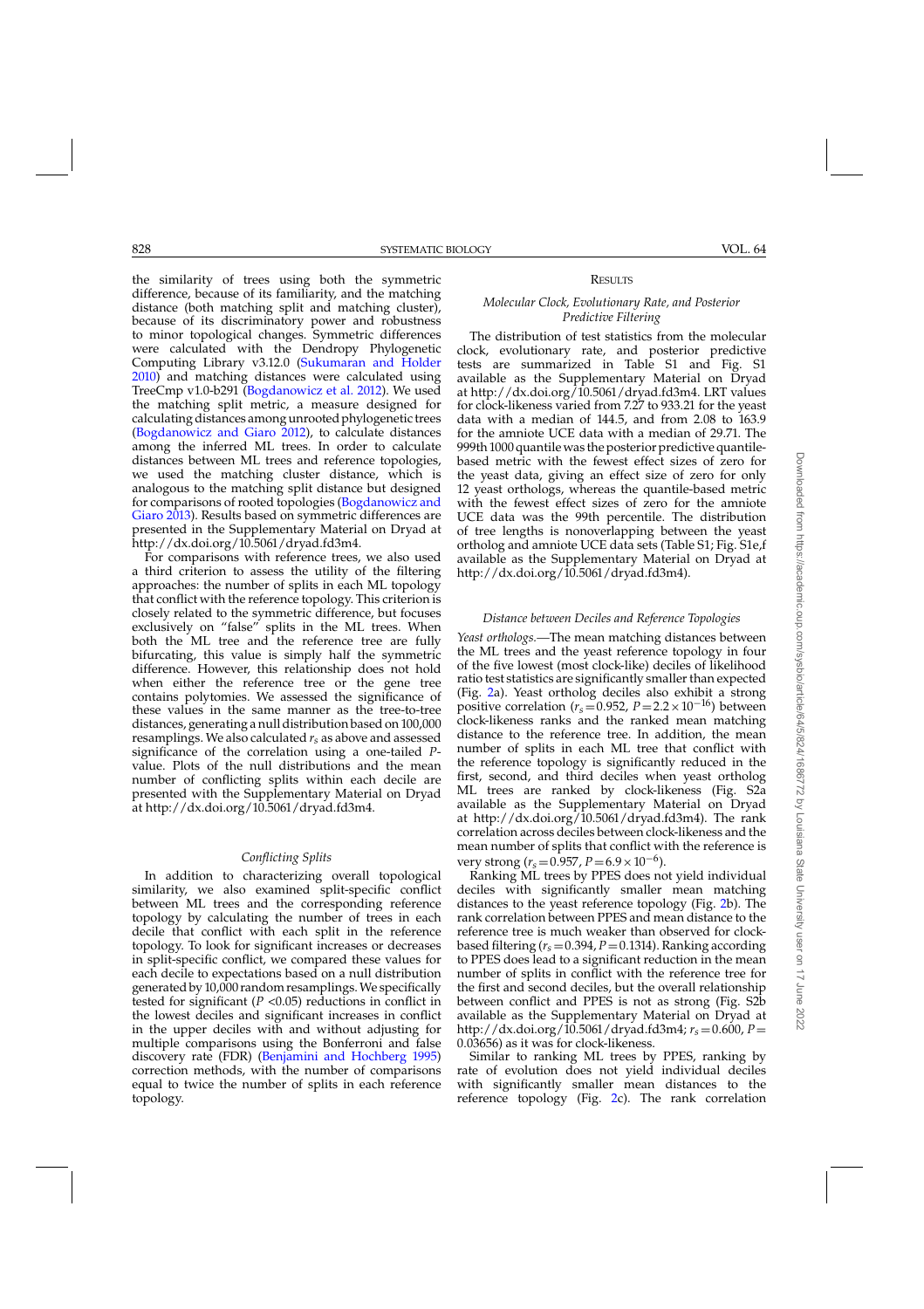<span id="page-6-0"></span>between rate of evolution and ranked mean distance to the reference tree is moderately negative and significant (*rs* =−0.576, *P*=0.04388). Ranking by rate of evolution does lead to a significant reduction in the mean number of conflicting splits for the fourth, fifth, and eighth deciles, but not the lowest deciles (Fig. S2c available as the Supplementary Material on Dryad at [http://dx.doi.org/10.5061/dryad.fd3m4\)](http://dx.doi.org/10.5061/dryad.fd3m4). Overall, the rank correlation between rate of evolution and conflict with the reference is weak (Fig. S2c available as the Supplementary Material on Dryad at [http://dx.doi.org/10.5061/dryad.fd3m4;](http://dx.doi.org/10.5061/dryad.fd3m4) *rs* =0.103, *P*= 0.3925).

*Amniote UCEs.—*The mean matching distances between the amniote reference topology and amniote UCE ML trees in the third and sixth clock-likeness deciles are significantly smaller than expected (Fig. [3a](#page-7-0)). The mean distances for each of the lower six deciles are smaller than the median distance in the null distribution, whereas the mean distance for each of the upper four deciles are larger than the median distance. Across deciles, clock-likeness ranks and ranks in mean distance to the reference topology exhibit a moderately strong correlation (Fig.  $3a$ ;  $r_s =$ 0.709,  $P = 0.01376$ . Ranking by clock-likeness leads to a significant reduction in the number of splits that conflict with the reference for the third decile (Fig. S3a available as the Supplementary Material on Dryad at [http://dx.doi.org/10.5061/dryad.fd3m4\)](http://dx.doi.org/10.5061/dryad.fd3m4), with a moderate rank correlation between clock-likeness and conflict across all deciles  $(r_s = 0.711, P = 0.01055)$ .



FIGURE 2. Mean matching cluster distance between yeast ortholog ML trees and the reference topology for each filtered decile. a) Mean matching cluster distance to the reference topology within each decile ranked by likelihood ratio test statistics. b) Mean matching cluster distance to the reference topology within each decile ranked by PPES. c) Mean matching cluster distance to the reference topology within each decile ranked by rate of evolution. The null distribution was estimated by resampling 34 (10%) ML yeast ortholog trees and recalculating the mean matching split distance to the reference topology 100,000 times. *rs* is Spearman's rank correlation coefficient between decile indices and the ranked mean distances to the reference topology.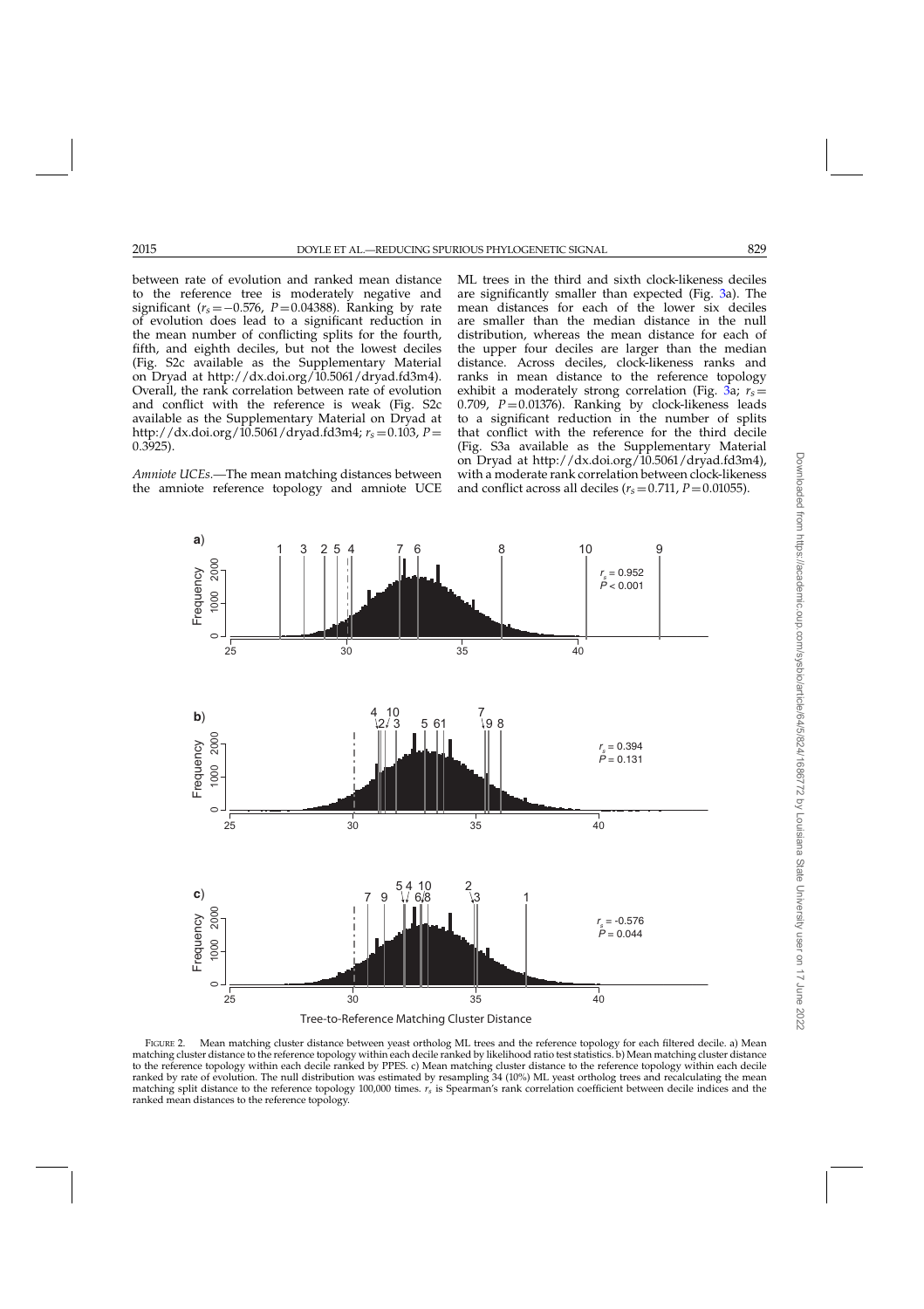<span id="page-7-0"></span>The ML trees in the lowest three deciles of PPES are significantly more similar to the reference topology than expected, based on matching distances (Fig. 3b). The mean distances for each of the lowest five deciles are all smaller than the median distance in the null distribution and the mean distances for each of the upper five deciles are larger than the median. In addition, there is a very strong rank correlation (Fig. 3b;  $r_s = 0.985$ ,  $P=1.144\times10^{-7}$ ) between PPES and mean distance to the reference topology. Posterior predictive ranking also yields a significant reduction in the mean number of splits in conflict with the reference tree for the lowest two deciles (Fig. S3b available as the Supplementary Material on Dryad at [http://dx.doi.org/10.5061/dryad.fd3m4\)](http://dx.doi.org/10.5061/dryad.fd3m4), and the third decile is marginally significant ( $0.042\!\leqslant\!P\!\geqslant$ 0.052). As with matching distances, the rank correlation between PPES and conflict with the reference is very strong (Fig. S3b available as the Supplementary Material

on Dryad at [http://dx.doi.org/10.5061/dryad.fd3m4;](http://dx.doi.org/10.5061/dryad.fd3m4)  $r_s = 0.964$ ,  $P = 2.2 \times 10^{-16}$ ).

In contrast to rankings based on clock-likeness or PPES, rankings based on rate of evolution do not yield trees that have smaller matching distances to the reference topology in the lowest ranked deciles (Fig. 3c). In fact, the deciles containing the trees with the fastest relative rate of evolution (highest ranks) have the smallest mean distances to the reference topology. The mean distance in deciles eight and ten is significantly smaller than expected and each of the upper five deciles are smaller than the median distance in the null distribution. Correspondingly, each of the lower five deciles has a mean distance larger than the median value in the null. This distribution of ranks leads to a very strong negative rank correlation (Fig. 3c;  $r_s = -0.939$ ,  $P = 2.2 \times 10^{-16}$ ) between rate of evolution and mean matching distance to the



FIGURE 3. Mean matching cluster distance between amniote UCE ML trees and the reference topology for each filtered decile. A) Mean matching cluster distance to the reference topology within each decile ranked by likelihood ratio test statistics. B) Mean matching cluster distance to the reference topology within each decile ranked by PPES. C) Mean matching cluster distance to the reference topology within each decile ranked by rate of evolution. The null distribution was estimated by resampling 114 (10%) ML amniote UCE trees and recalculating the mean matching split distance to the reference topology 100,000 times. Numbers separated by commas indicate means that are identical.*rs* is Spearman's rank correlation coefficient between decile indices and the ranked mean distances to the reference topology.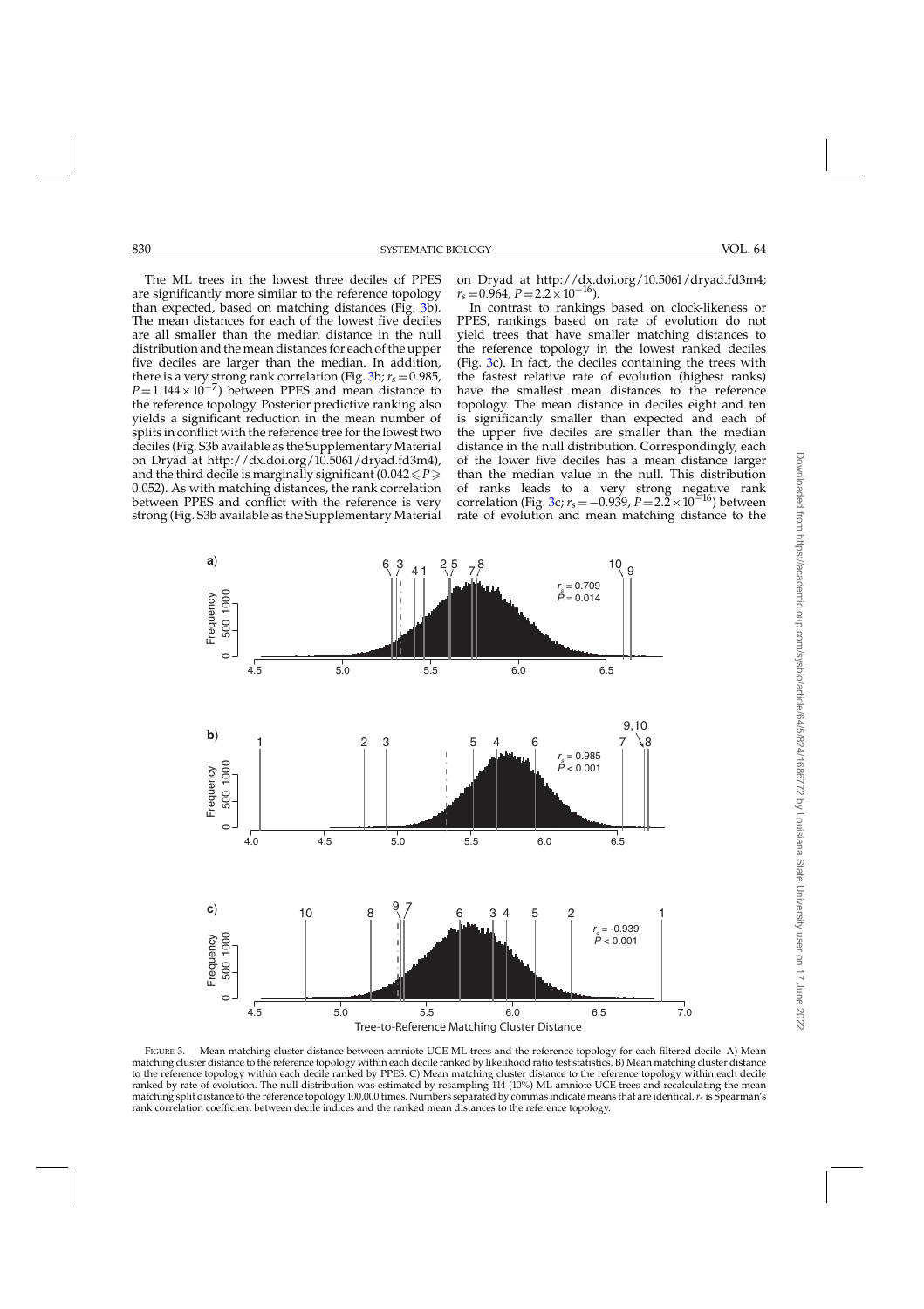| Split | Total $(\%)$ | Most Clock-like | Least Clock-like | <b>Lowest PPES</b> | <b>Highest PPES</b> | Slowest       | Fastest      |
|-------|--------------|-----------------|------------------|--------------------|---------------------|---------------|--------------|
| А     | 54 (15.7)    | $0(0)^a$        | $14(41.2)^a$     | 6(17.6)            | 2(5.9)              | 6(17.6)       | $17(50)^a$   |
| B     | 70(20.4)     | $1(2.9)^a$      | $17(50)^a$       | 4(11.8)            | 6(17.6)             | 9(26.5)       | $19(55.9)^a$ |
| C     | 77 (22.4)    | 8(23.5)         | 7(20.6)          | 7(20.6)            | 10(29.4)            | 6(17.6)       | 10(29.4)     |
| D     | 147 (42.9)   | 15 (44.1)       | $21(61.8)^{b}$   | 11(32.4)           | 13 (38.2)           | 10(29.4)      | $28(82.4)^a$ |
| E     | 36(10.5)     | 0(0)            | 6(17.7)          | 3(8.8)             | 3(8.8)              | 4(11.8)       | 4(11.8)      |
| F     | 32(9.3)      | 1(2.9)          | $10(29.4^a)$     | 1(2.9)             | 2(5.9)              | 0(0)          | $23(67.6)^a$ |
| G     | 166 (48.4)   | 17(50)          | 18(52.9)         | 13 (38.2)          | 12(35.3)            | $9(26.5)^{b}$ | $26(76.5)^a$ |
| Н     | 92(26.8)     | 7(20.6)         | 8(23.5)          | 7(20.6)            | 8(23.5)             | 9(26.5)       | 9(26.5)      |
|       | 58 (16.9)    | 4(11.8)         | 6(17.7)          | 2(5.9)             | 7(20.6)             | 7(20.6)       | 7(20.6)      |
|       |              |                 |                  |                    |                     |               |              |

<span id="page-8-0"></span>TABLE 1. Number of trees in different deciles conflicting with each split on the yeast reference topology depicted in Figure 4

Notes: Significant decreases/increases in split-specific conflict between ML trees and the corresponding reference topology are indicated by bold font. Values in parentheses are percentages of trees. *P*−values were estimated by comparison with a null distribution of split-specific conflict generated by 10,000 random resamplings.

<sup>a</sup>Significant after both Bonferroni and FDR correction.

<sup>b</sup>Significant after FDR correction only.

reference topology. Similar results hold when using the mean number of splits conflicting with the reference. Ranking by rate of evolution does not produce any deciles with significant reductions in conflict (Fig. S3c available as the Supplementary Material on Dryad at [http://dx.doi.org/10.5061/dryad.fd3m4\)](http://dx.doi.org/10.5061/dryad.fd3m4), although the slowest evolving genes (decile 1) do show the least amount of conflict. Across all deciles, the rank correlation between rate of evolution and conflict is moderate (Fig. S3c available as the Supplementary Material on Dryad at [http://dx.doi.org/10.5061/dryad.fd3m4;](http://dx.doi.org/10.5061/dryad.fd3m4) *rs* =  $0.482, P=0.0793$ .

#### *Topological Similarity within Deciles*

*Yeast orthologs.—*Topological similarity among trees inferred from yeast orthologs is significantly greater than expected in the deciles that are most clock-like, produce the most plausible inferences, and are the slowest evolving (Fig. S4 available as the Supplementary Material on Dryad at [http://dx.doi.org/10.5061/dryad.fd3m4\)](http://dx.doi.org/10.5061/dryad.fd3m4). However, the correlation between decile indices and topological congruence varied across metrics. Yeast orthologs exhibit a strong positive correlation (Fig. S4a available as the Supplementary Material on Dryad at [http://dx.doi.org/10.5061/dryad.fd3m4;](http://dx.doi.org/10.5061/dryad.fd3m4) *rs* =0.903, *P*=0.00044) between clock-likeness ranks and the ranked mean distance among trees in each decile, indicating that the most clock-like orthologs are also more similar topologically. Rankings based on PPES and rate of evolution are both moderately correlated with the ranked mean distance among trees in each decile, but this correlation was nonsignificant for rate (Fig. S4b,c available as the Supplementary Material on Dryad at [http://dx.doi.org/10.5061/dryad.fd3m4\)](http://dx.doi.org/10.5061/dryad.fd3m4).

*Amniote UCEs.—*The 10% of most clock-like ML trees inferred from amniote UCEs are more topologically similar than expected and the lowest five deciles (and the seventh decile) have a mean pairwise distance smaller than the median (Fig. S5a available as the Supplementary Material on Dryad at [http://dx.doi.org/10.5061/dryad.fd3m4\)](http://dx.doi.org/10.5061/dryad.fd3m4). Filtering by PPES significantly reduces topological heterogeneity among trees in four of the five lowest deciles (Fig. S5b available as the Supplementary Material on Dryad at<br>http://dx.doi.org/10.5061/dryad.fd3m4). Similarly, http://dx.doi.org/ $10.5061/dr$ yad.fd3m4). the decile composed of the shortest trees (genes with the slowest rates) has the smallest mean distance. Again, however, these metrics vary in their overall rank correlations. Although there is a strong positive correlation between PPES and topological congruence (Fig. S5b available as the Supplementary Material on Dryad at [http://dx.doi.org/10.5061/dryad.fd3m4;](http://dx.doi.org/10.5061/dryad.fd3m4)  $r_s = 0.976$ ,  $P = 2.2 \times 10^{-16}$ ), and clock-likeness and topological congruence (Fig. S5a available and topological congruence (Fig. as the Supplementary Material on Dryad at [http://dx.doi.org/10.5061/dryad.fd3m4;](http://dx.doi.org/10.5061/dryad.fd3m4) *rs* =0.891, *P*= 0.0006901), there is a very weak negative rank correlation (Fig. S5c available as the Supplementary Material on Dryad at [http://dx.doi.org/10.5061/dryad.fd3m4;](http://dx.doi.org/10.5061/dryad.fd3m4) *r<sub>s</sub>* = −0.103, *P* = 0.6206) between evolutionary rate and topological congruence.

### *Split-specific Conflict with Reference Topologies*

*Yeast orthologs.—*The most clock-like decile contains significantly fewer trees in conflict with three splits on the yeast reference tree (Table 1; Fig. [4\)](#page-9-0), while there is no significant change with respect to the remaining splits. The reduction in the number of trees in conflict with each split remains significant for two of these after both Bon[ferroni and FDR corrections \(](#page-12-0)Benjamini and Hochberg [1995](#page-12-0)). In contrast to reductions in conflict in the lowest (most clock-like) decile, trees in the uppermost (least clock-like) decile exhibit a significant increase in conflict with four splits on the reference tree, all of which remain significant after Bonferroni and/or FDR adjustment (Table 1; Fig. [4\)](#page-9-0).

Unlike clock-based filtering, trees in the lowest decile of PPES do not show a significant decrease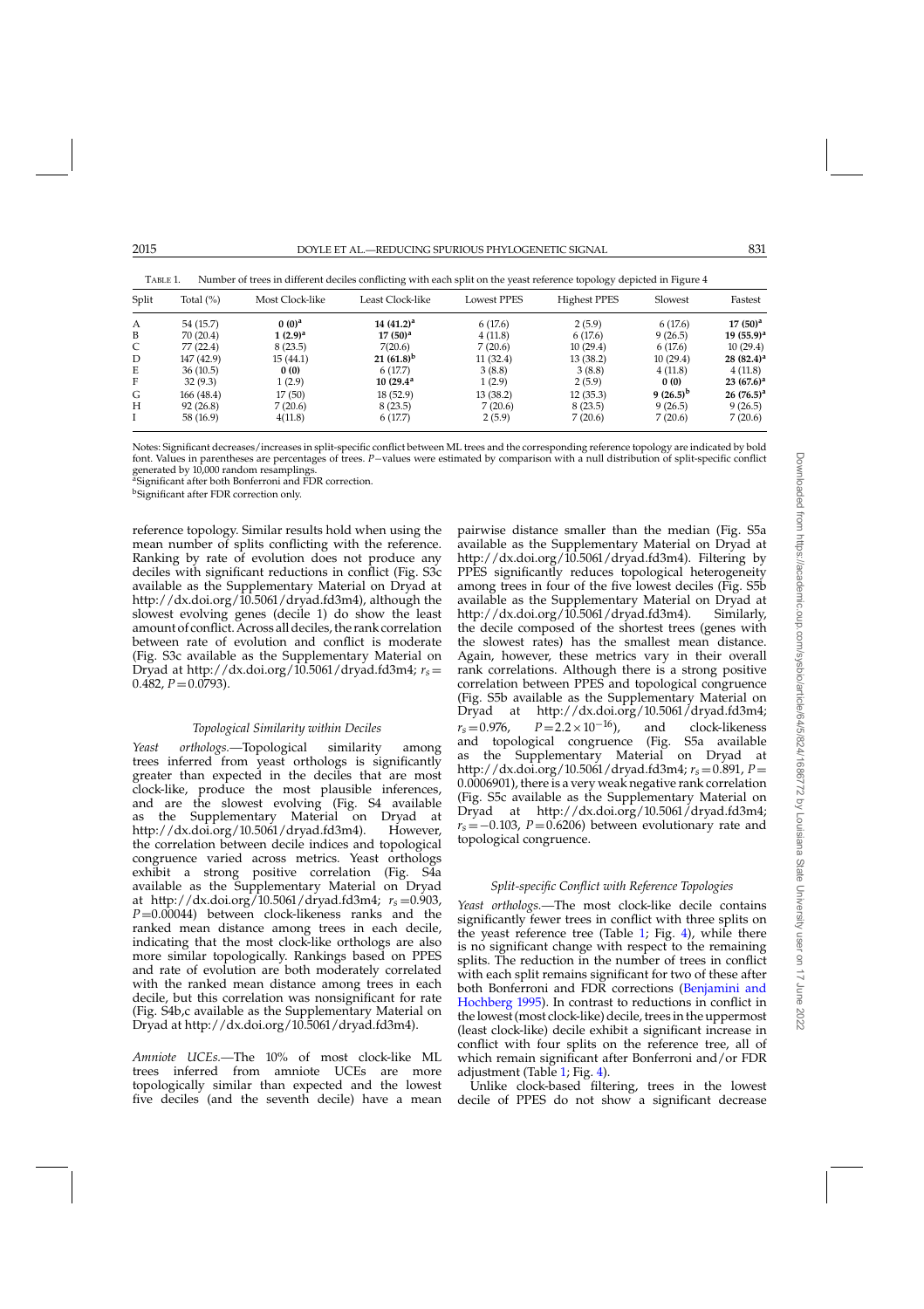<span id="page-9-0"></span>

FIGURE 4. Split-specific changes in the percentage of trees that conflict with the yeast reference topology among the lower and upper deciles of clock-likeness. Downward arrows indicate splits with a significant reduction in conflict for trees in the most clock-like decile (lowest likelihood ratio test statistics). Upward arrows indicate splits with a significant increase in conflict for trees in the least clock-like decile (highest likelihood ratio test statistics). Those changes that remain significant after adjusting for multiple comparisons with Bonferroni and FDR are annotated with "b" and "f", respectively. Branch lengths are ML estimates from a concatenated alignment of all 343 yeast orthologs.

in conflict with any splits on the reference tree (Table [1\)](#page-8-0). However, trees in this decile do exhibit marginally significant reductions in conflict with split I, as well as split F (0.0117 $\leqslant$  P $\leqslant$  0.0501 and 0.0311 $\leqslant$  P $\leqslant$ 0.1542, respectively), but do not remain so after either Bonferroni or FDR adjustment. Similarly, trees in the upper decile have no significant increases in conflict with any splits in the reference tree (Table [1\)](#page-8-0). Trees in the slowest decile exhibit significantly reduced conflict with two splits on the reference tree, one of which remains significant after FDR adjustment (Table [1\)](#page-8-0). Trees in the fastest decile exhibit a significant increase in conflict with five splits on the reference tree and these increases remain significant after both Bonferroni and FDR adjustment (Table [1\)](#page-8-0).

*Amniote UCEs.—*Significantly fewer trees in the most clock-like decile are in conflict with two splits on the amniote reference tree (Table [2\)](#page-10-0) and both reductions remain significant after Bonferroni and/or FDR adjustment. In addition, clock-like genes have a marginally significant (0.0329≤*P*≥0.0585) reduction in conflict with the split uniting birds  $(C$  in Fig.  $5$ ), before adjusting for multiple comparisons. Significantly more trees in the least clock-like (uppermost) decile conflict with the same two splits on the reference tree where we observed a significant decrease among the most clocklike genes, and both remain significant after adjusting for multiple comparisons with both Bonferonni and FDR.

Posterior predictive filtering significantly reduces the percentage of trees in conflict with all 5 nontrivial splits in the amniote reference tree (Table [2;](#page-10-0) Fig. [5\)](#page-10-0) for the lowest decile, all of which remain significant after Bonferroni and/or FDR adjustment. The percentage of trees in the uppermost posterior predictive decile that conflict with reference splits is significantly increased for four of the five nontrivial splits on the reference tree, even after adjustments with Bonferroni and/or FDR. The only split for which there is not a significant increase in conflict is that uniting squamates (Table [2;](#page-10-0) E in Fig. [5\)](#page-10-0).

In contrast to filtering by clock-likeness and PPES, filtering by rate did not yield a significant decrease in conflict with any split in the amniote reference tree for the slowest decile nor did it produce any significant increases in conflict for the fastest decile (Table [2\)](#page-10-0).

#### **DISCUSSION**

Methods for quantifying the extent to which systematic error drives topological variation across gene trees, and for identifying those genes that are least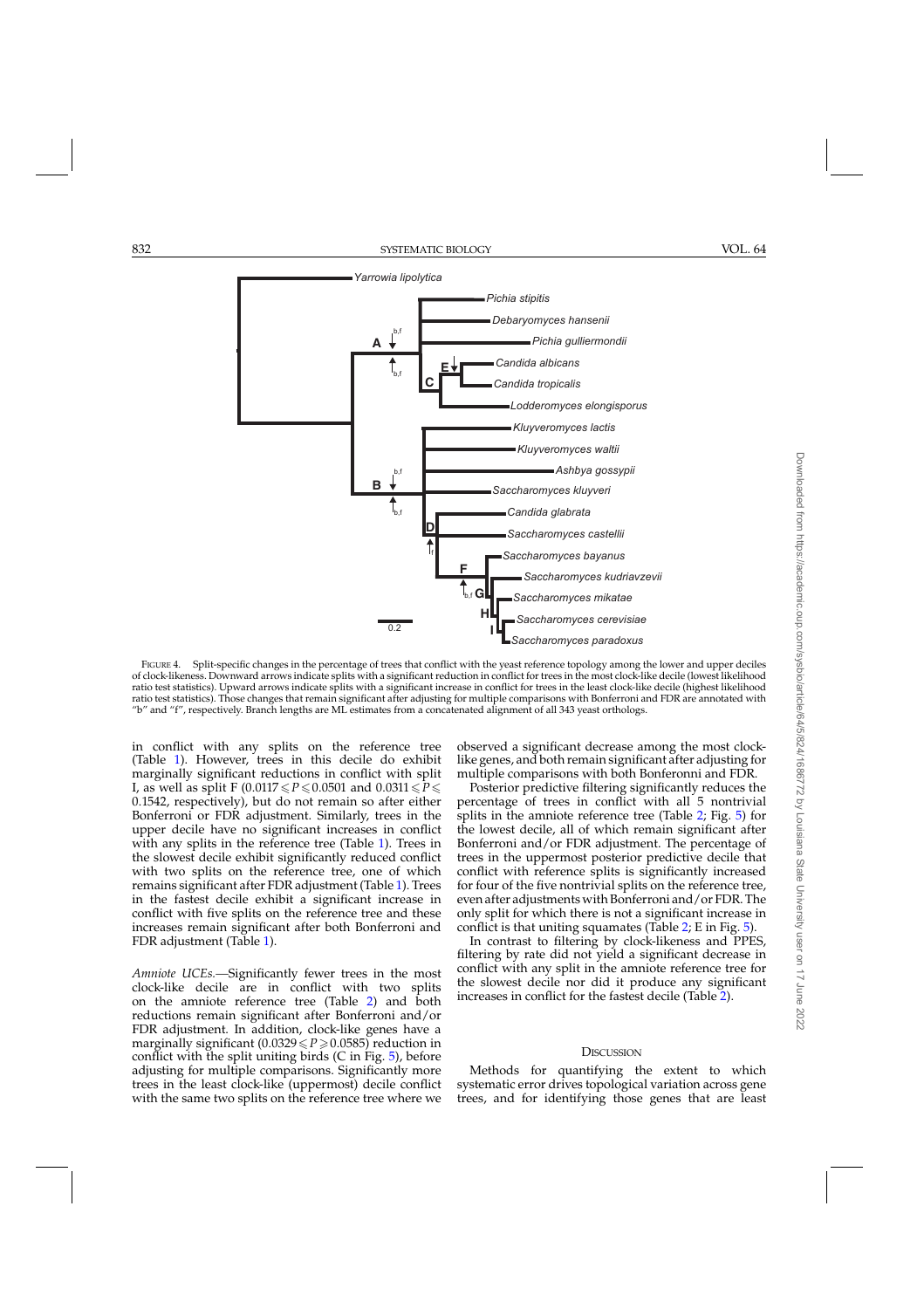|       | Total $(\%)$ | Most Clock-like |                  |                       | ັບ<br>$\cdot$       |          |          |
|-------|--------------|-----------------|------------------|-----------------------|---------------------|----------|----------|
| Split |              |                 | Least Clock-like | <b>Lowest PPES</b>    | <b>Highest PPES</b> | Slowest  | Fastest  |
| A     | 625(54.6)    | 51 $(44.7)^{b}$ | $77(67.5)^a$     | $47(41.2)^a$          | $78(68.4)^a$        | 63(55.3) | 60(52.6) |
| B     | 606(53.0)    | 74 (64.9)       | 62(54.4)         | $42(36.8)^a$          | $74.64.9)^a$        | 56(49.1) | 61(53.5) |
| C     | 206(18.0)    | 14(12.3)        | 21(18.4)         | $7(6.1)^a$            | 33 $(28.9)^a$       | 28(24.6) | 8(7.0)   |
| D     | 109(9.5)     | $2(1.8)^a$      | $25(21.9)^a$     | $1(0.9)$ <sup>a</sup> | $18(15.8)^{b}$      | 13(11.4) | 10(8.8)  |
| E     | 97(8.5)      | 8(7.0)          | 11(9.6)          | $3(2.6)^b$            | 12(10.5)            | 11(9.6)  | 11(9.6)  |
|       |              |                 |                  |                       |                     |          |          |

<span id="page-10-0"></span>TABLE 2. Number of trees in different deciles conflicting with each split on the amniote reference topology depicted in Figure 5

Notes: Significant decreases/increases in split-specific conflict between ML trees and the corresponding reference topology are indicated by bold font. Values in parentheses are percentages of trees. *P*−values were estimated by comparison with a null distribution of split-specific conflict

generated by 10,000 random resamplings. aSignificant after both Bonferroni and FDR correction.

bSignificant after FDR correction only.



FIGURE 5. Split-specific changes in the percentage of trees that conflict with the amniote reference topology among the lower and upper deciles of PPES. Downward arrows indicate splits with a significant reduction in conflict for trees in the lowest decile of PPES. Upward arrows indicate splits with a significant increase in conflict for trees in the upper decile of PPES. Those changes that remain significant after adjusting for multiple comparisons with Bonferroni and FDR are annotated with "b" and "f", respectively.

susceptible to such error, are underdeveloped. Our results demonstrate that two little used approaches for ranking genes can increase gene tree reliability and congruence, although their relative performance varies across data sets. For two exemplar phylogenomic data sets with well-established reference trees, one of which is partially resolved, genes assessed to be more clock-like or with better fit to assumed models of sequence evolution exhibited greater topological similarity to reference trees and to each other. Both of these ranking schemes preferred genes with more reliable and congruent topologies than did the commonly used approach of ranking based on the rate of evolution.

Precise *a priori* expectations about the cause and prevalence of systematic bias in any particular data set are usually difficult to formulate. However, strong empirical evidence supports the influence of such bias across many data sets (e.g., [Philippe et al. 2011](#page-13-0)). Identifying general features of genes that suggest their evolution matches model assumptions well, or at least does not violate model assumptions too severely, is one way to avoid the effects of systematic bias. Rate of evolution has been used as a common default proxy for this purpose, based on both theoretical considerations (e.g., [Felsenstein 1978](#page-13-0)) and empirical experience [\(Lartillot and Philippe 2008](#page-13-0); [Chiari et al.](#page-13-0)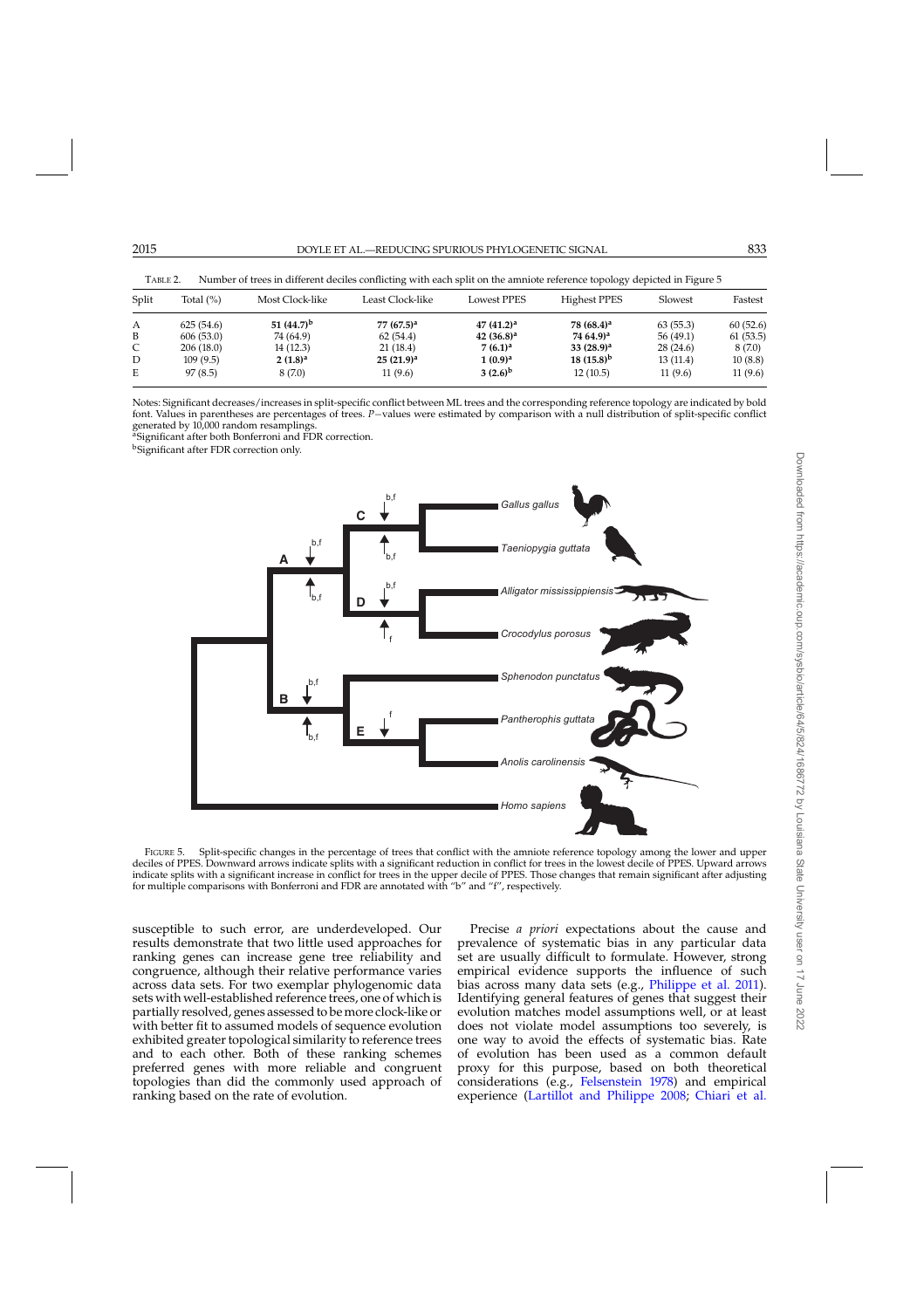[2012\)](#page-13-0). However, many other features of genes have been relatively little explored or underutilized. Clocklike evolution, or lack thereof, has been characterized across many data sets for a variety of reasons, but to our knowledge it has not seen widespread use as a proxy for the reliability of inferred gene trees despite connections to phenomena such as longbranch attraction [\(Felsenstein 1978](#page-13-0)). In the same vein, formal statistical procedures for assessing fit between model and data are generally underutilized. Despite the fact that posterior prediction was introduced to phylogenetics over a decade ago [\(Bollback 2002\)](#page-13-0) and parametric bootstrapping nearly a decade before that [\(Goldman 1993a,](#page-13-0) [1993b\)](#page-13-0), they are still not as widely used as they might be. New test statistics that build on these approaches allow assessment of model fit to focus directly on topology or other parameters of interest [\(Brown 2014](#page-13-0)) and, as such, should be of more widespread appeal. However, these new approaches have not yet been broadly tested with empirical data.

Clock-likeness performed better than did topological posterior prediction for the yeast data set, whereas the opposite was true for the amniote UCE data set. The reason for this difference is not immediately obvious, but may reflect differences in the causes of systematic error in the data sets tested or differences in the discriminatory power of the different criteria. Qualitative visual inspection of the distributions of criterion values (Fig. S1 available as the Supplementary Material on Dryad at [http://dx.doi.org/10.5061/dryad.fd3m4\)](http://dx.doi.org/10.5061/dryad.fd3m4) suggests that the criterion that performed best for each data set (clocklikeness for yeast and topological posterior prediction for amniotes) had themost even distribution of values across genes. However, the removal of outliers may weaken this distinction. Alternatively, clock-based filtering may have performed better for the yeast data than the UCE data simply because of the overall higher levels of divergence in the yeast protein-coding genes. Systematic biases caused by unmodeled processes (e.g., heterotachy) may only become apparent above a minimum level of divergence. The difference in performance of posterior prediction across data sets could potentially be explained by soft polytomies present in the yeast reference tree. We employed topological test statistics that evaluate phylogenetic information with respect to the entire tree, but only a subset of splits in the tree are used when comparing to the reference. If posterior prediction is strongly influenced by the effects of model fit on support for splits not present in the reference, which are also the splits that have proven more difficult to definitively resolve, the relationship between PPES and distance to the reference may appear weaker than it actually is. Any remaining paralogs in the yeast data set may also obscure this relationship. Clearly, the behavior of these criteria needs to be characterized across a much wider range of both simulated and empirical data sets, although reference topologies will often not be available to directly compare criterion rankings to the reliability of gene trees.

Rate of evolution was not a very good predictor of gene tree reliability or congruence for either of the exemplar data sets. Surprisingly, comparisons to reference trees produced only very weak positive, or even negative, correlations between rate ranks and those based on distance to references. For amniotes, this correlation was very strongly negative (fast genes were most similar to the reference) and may have been driven by increased stochastic error among more slowly evolving genes, if such genes did not contain a sufficient number of changes to resolve all splits. However, were stochastic error the sole explanation, one might expect a strong negative correlation between rate and intradecile tree-to-tree distances, as well as no correlation between either of the other criteria and distance to the reference. In contrast, the correlation between rate and intradecile ranks is weak (Fig. S5c available as the Supplementary Material on Dryad at [http://dx.doi.org/10.5061/dryad.fd3m4\)](http://dx.doi.org/10.5061/dryad.fd3m4) and the correlation between PPES and reference distance ranks is very strongly positive (Fig. [3b](#page-7-0)). Rate and PPES also exhibit only a weak negative rank correlation for amniotes (Fig. S11b available as the Supplementary Material on Dryad at [http://dx.doi.org/10.5061/dryad.fd3m4\)](http://dx.doi.org/10.5061/dryad.fd3m4), indicating that these two criteria are characterizing different properties of genes. Because rate itself is a compound function of the state space available at each site (i.e., the set of states with tolerable fitness effects), the proportion of sites-free-to-vary (i.e., those sites with available state spaces greater than 1), and the intrinsic substitution rate, observed variation in rates across genes from each data set may confound easy interpretation. Rate variation in one data set may be driven primarily by differences in mutation rate, whereas it may be driven by complicated and changing patterns of constraints in another. It is noteworthy that the amniote data set was based on UCEs, whose molecular evolutionary constraints and dynamics remain poorly characterized, whereas the yeast data set was based on protein coding sequences whose evolutionary dynamics are better understood.

Splits in the reference trees that exhibited significantly less conflict for preferred genes (more clock-like or lower PPES) were widespread throughout the tree, as were splits that exhibited significantly greater conflict for less preferred genes. However, the modest number of tips in the amniote reference and uncertainty about some parts of the yeast reference (represented as soft polytomies) leads to a small number of internal splits in both cases. Consequently, we are hesitant to draw general conclusions about whether any criterion is likely to improve topological accuracy on splits with particular lengths or occurring at particular positions in the trees.

We have not attempted a full comparison among all possible methods for ranking genes here, but have rather used a comparison between two less utilized approaches (clock-likeness and topological posterior prediction) and one commonly used approach (rate) to highlight the need for further work in this area. Recently, [Salichos and Rokas](#page-13-0) [\(2013\)](#page-13-0) suggested that commonly used approaches for filtering genes (e.g., alignment certainty, missing data, and rate of evolution) are not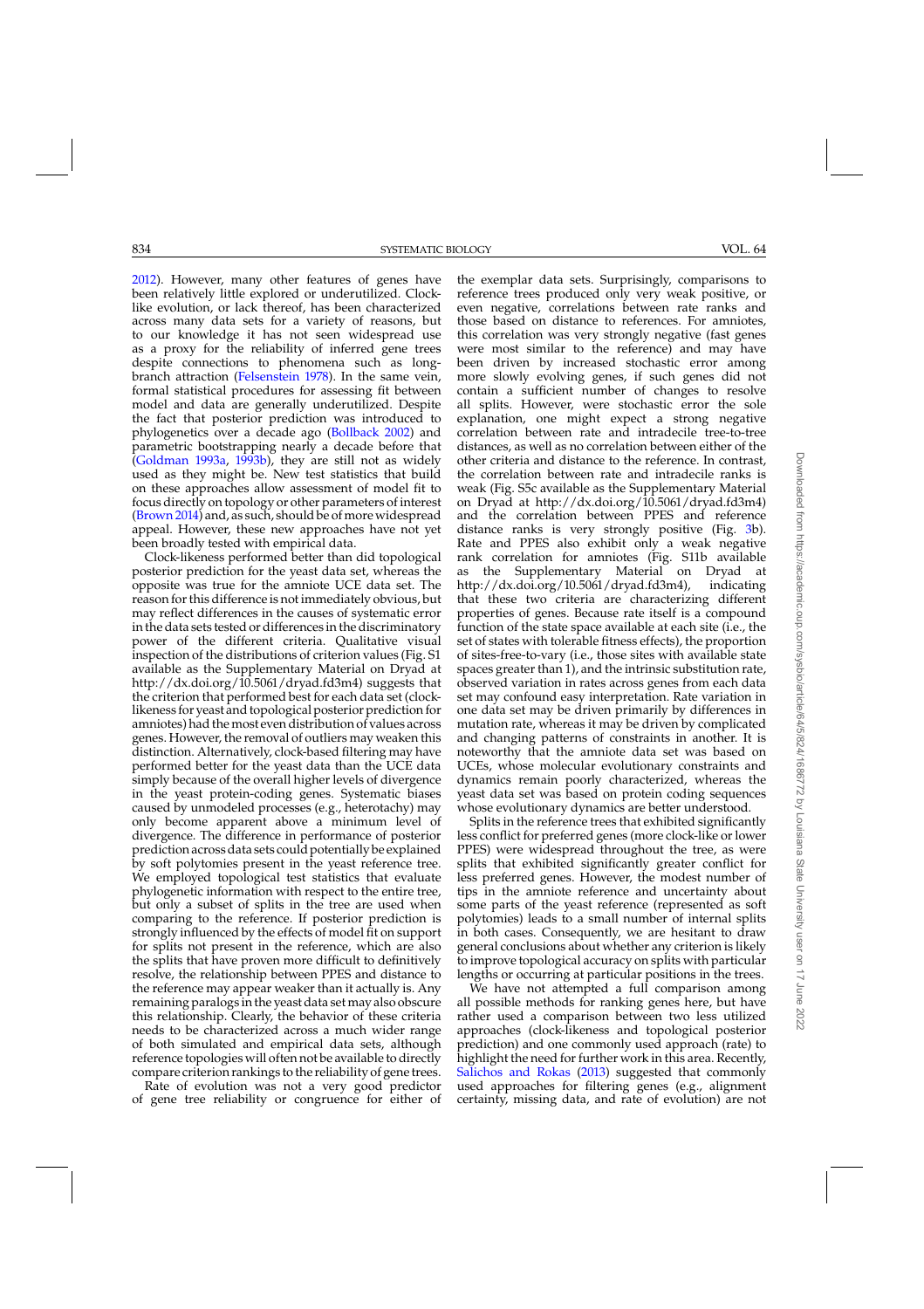<span id="page-12-0"></span>effective in improving phylogenetic congruence across gene trees and that researchers should prefer genes that provide strong support across many splits. However, Salichos and Rokas also noted that this strategy was not effective at increasing gene tree congruence for the most challenging splits. Such splits may be those most affected by systematic biases, as opposed to stochastic error. Contrary to Salichos and Rokas, our results suggest that preferring genes with properties other than the overall amount of support they provide may improve both the reliability and congruence of gene trees, but that the effectiveness of different filtering approaches varies by data set. In agreement with Salichos and Rokas, we found that focusing on small subsets of slowly evolving genes did not increase gene tree reliability or congruence. Betancur-R (2014) highlighted the role of stochastic error in driving incongruence among individual gene trees for slowly evolving genes, and this same effect may explain why filtering by rate of evolution was ineffective in our study. However, filtering by clock-likeness and PPES did improve reliability and congruence across individual gene trees, suggesting that they may minimize systematic error while avoiding the same degree of increased stochastic error inherent to slowly evolving genes. We also note that posterior prediction is a very flexible statistical approach. Alternative test statistics, even others still based on topological information, may have more robust performance across data sets than those we have employed here. Future work will include a broad survey of the relative performance of these statistics. Our posterior predictive results should be considered provisional.

Genes that produce the most topologically unreliable and incongruent phylogenetic estimates may be of great biological interest. Convergence, whether occurring at a small number of positions associated with the function of individual genes [\(Castoe et al. 2009\)](#page-13-0) or at broader scales due to changes in base composition [\(Boussau et al.](#page-13-0) [2008;](#page-13-0) [Nabholz et al. 2011](#page-13-0); Betancur-R 2013), frequently misleads attempts to reconstruct phylogenies. However, convergence is also an indicator of repeated adaptive evolution, suggesting that phylogenetically misleading genes may serve as useful starting points for studies of adaptation. The proxies for phylogenetic reliability that we have explored here (clock-likeness and topological PPES) may also identify genes worthy of further scrutiny even when gene tree topologies are accurate. The causes of rate heterogeneity across lineages are of inherent biological interest for a variety of reasons [\(Lanfear et al.](#page-13-0) [2010\)](#page-13-0), and patterns of variation in clock-likeness across genes may shed light on the drivers of rate heterogeneity. In addition, topological posterior predictive tests should be able to identify genes that have evolved according to a variety of unexpected evolutionary processes, as long as the patterns generated by these processes are distinct from those consistent with the assumed model of evolution. Examination of posterior predictive outliers may provide biologically inspired avenues for extending models of sequence evolution.

Systematic error (i.e., inconsistency) is particularly concerning in the era of high-throughput sequencing, because one may become increasingly confident in incorrect inferences as more data are gathered. However, such error may be avoided without the loss of much phylogenetic resolution if useful proxies are available for choosing subsets of the data that provide reliable phylogenetic estimates with currently available models. Additionally, much can be learned about the biology of the genome by examining how genes are ranked by such proxies. We join many previous studies (e.g., [Jeffroy et al. 2006;](#page-13-0) [Salichos and Rokas 2013](#page-13-0); Betancur-R 2014) in suggesting that concatenated or "total evidence" results should be treated with caution, internal conflict across different subsets of the data should be explored and exploited to advance biological understanding, and future work should investigate unexplored properties of genes (or other data subsets) that may be used as proxies for phylogenetic reliability.

#### SUPPLEMENTARY MATERIAL

Supplementary material, including figures and scripts, can be found in the Dryad data repository [http://dx.doi.org/10.5061/dryad.fd3m4.](http://dx.doi.org/10.5061/dryad.fd3m4)

#### **ACKNOWLEDGMENTS**

Most analyses were conducted with high-performance computational resources provided by Louisiana State University [\(http://www.hpc.lsu.edu,](http://www.hpc.lsu.edu) last accessed June 30, 2015). We would particularly like to acknowledge the support of Jim Lupo from the LSU Center for Computation and Technology. Jaqueline Hess kindly provided the yeast data.

#### FUNDING

This research was supported by funds from the LSU College of Science and National Science Foundation award DEB-1355071 to J.M.B.

#### **REFERENCES**

- Akaike H. 1974. A new look at the statistical model identification. IEEE Trans. Automat. Contr. 19:716–723.
- Benjamini Y., Hochberg Y. 1995. Controlling the false discovery rate: a practical and powerful approach to multiple testing. J. R. Stat. Soc. Ser. B. 57:289–300.
- Best D.J., Roberts D.E. 1975. The upper tail probabilities of Spearman's rho. J. R. Stat. Soc. Ser. C. 24:377–379.
- Betancur-R.R., Li C., Munroe T.A., Ballesteros J.A., Ortí G. 2013. Addressing gene tree discordance and non-stationarity to resolve a multi-locus phylogeny of the flatfishes (Teleostei: Pleuronectiformes). Syst. Biol. 62:763–785.
- Betancur-R.R., Naylor G.J.P., Ortí G. 2014. Conserved genes, sampling error, and phylogenomic inference. Syst. Biol. 63:257–262.
- Bogdanowicz D., Giaro K. 2012. Matching split distance for unrooted binary phylogenetic trees. IEEE/ACM Trans. Comput. Biol. Bioinform. 9:150–160.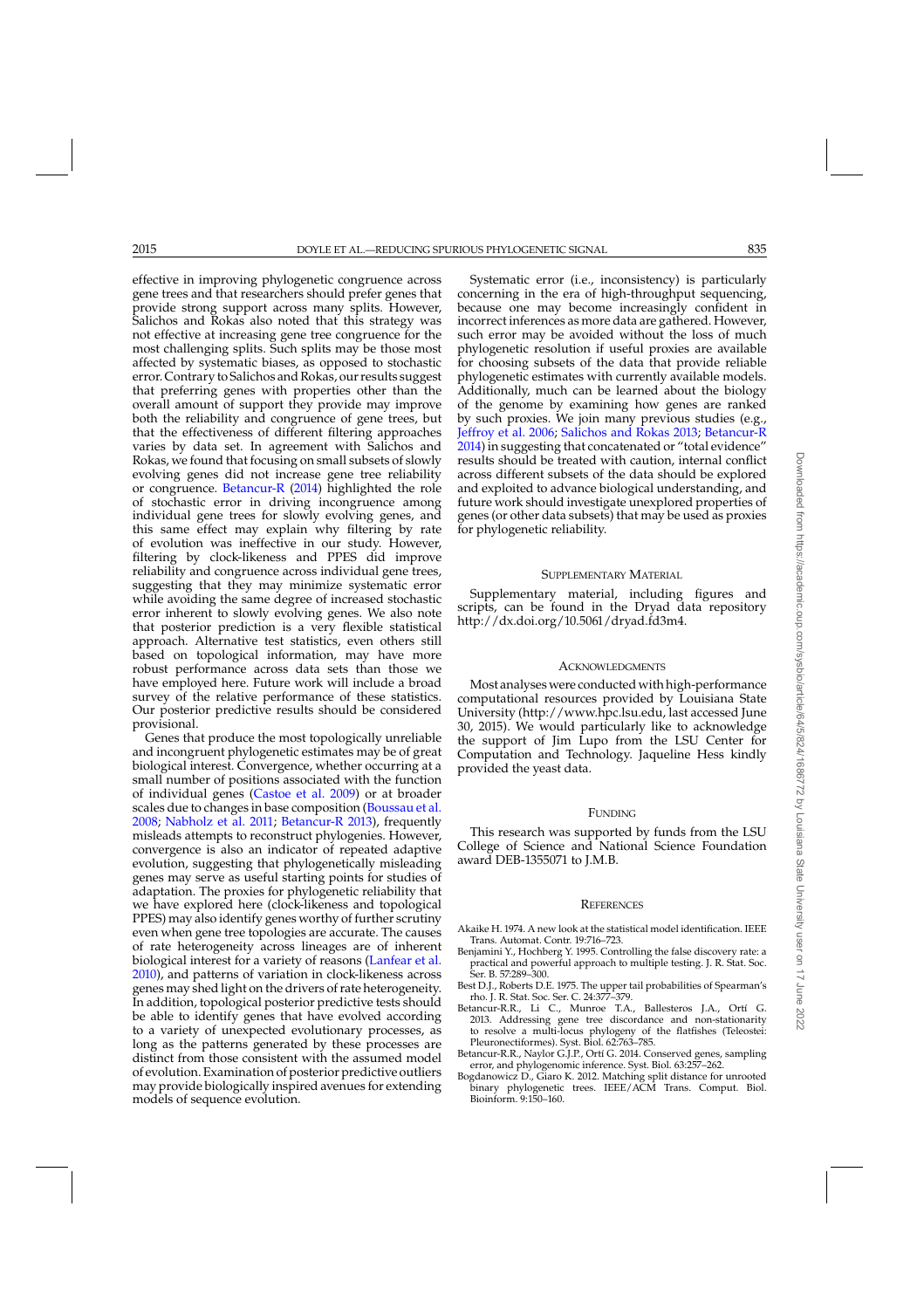- <span id="page-13-0"></span>Bogdanowicz D., Giaro K. 2013. On a matching distance between rooted phylogenetic trees. Int. J. Appl. Math. Comput. Sci. 23: 669–684.
- Bogdanowicz D., Giaro K., Wróbel B. 2012. TreeCmp: comparison of trees in polynomial time. Evol. Bioinforma. 8:475–487.
- Bollback J.P. 2002. Bayesian model adequacy and choice in phylogenetics. Mol. Biol. Evol. 19:1171–1180.
- Boussau B., Blanquart S., Necsulea A., Lartillot N., Gouy M. 2008. Parallel adaptations to high temperatures in the Archaean eon. Nature 456:942–945.
- Brinkmann H., van der Giezen M., Zhou Y., Poncelin de Raucourt G., Philippe H. 2005. An empirical assessment of long-branch attraction artefacts in deep eukaryotic phylogenomics. Syst. Biol. 54:743–757.
- Brown J.M. 2014. Detection of implausible phylogenetic inferences using posterior predictive assessment of model fit. Syst. Biol. 63:334–348.
- Brown J.M., ElDabaje R. 2009. PuMA: Bayesian analysis of partitioned (and unpartitioned) model adequacy. Bioinformatics 25:537–538.
- Brown J.M., Lemmon A.R. 2007. The importance of data partitioning and the utility of Bayes factors in Bayesian phylogenetics. Syst. Biol. 56:643–655.
- Castoe T.A., de Koning A.J., Kim H.-M., Gu W., Noonan B.P., Naylor G., Jiang Z.J., Parkinson C.L., Pollock D.D. 2009. Evidence for an ancient adaptive episode of convergent molecular evolution. Proc. Natl. Acad. Sci. USA 106:8986–8991.
- Castresana J. 2000. Selection of conserved blocks from multiple alignments for their use in phylogenetic analysis. Mol. Biol. Evol. 17:540–552.
- Chiari Y., Cahais V., Galtier N., Delsuc F. 2012. Phylogenomic analyses support the position of turtles as the sister group of birds and crocodiles (Archosauria). BMC Biol. 10:65.
- Crawford N.G., Faircloth B.C., McCormack J.E., Brumfield R.T.,Winker K., Glenn T.C. 2012. More than 1000 ultraconserved elements provide evidence that turtles are the sister group of archosaurs. Biol. Lett. 8:783–786.
- Dunn C.W., Hejnol A., Matus D.Q., Pang K., Browne W.E., Smith S.A., Seaver E., Rouse G.W., Obst M., Edgecombe G.D., Sørensen M.V, Haddock S.H.D., Schmidt-Rhaesa A., Okusu A., Kristensen R.M., Wheeler W.C., Martindale M.Q., Giribet G. 2008. Broad phylogenomic sampling improves resolution of the animal tree of life. Nature 452:745–749.
- Edgar R.C. 2004. MUSCLE: multiple sequence alignment with high accuracy and high throughput. Nucleic Acids Res. 32:1792–1797.
- Faircloth B.C., McCormack J.E., Crawford N.G., Harvey M.G., Brumfield R.T., Glenn T.C. 2012. Ultraconserved elements anchor thousands of genetic markers spanning multiple evolutionary timescales. Syst. Biol. 61:717–726.
- Felsenstein J. 1978. Cases in which parsimony or compatibility methods will be positively misleading. Syst. Zool. 27:401–410.
- Felsenstein J. 1981. Evolutionary trees from DNA sequences, a maximum likelihood approach. J. Mol. Evol. 17:368–376.
- Felsenstein J. 2004. Inferring phylogenies. Sunderland, MA: Sinauer.
- Gee H. 2003. Evolution: ending incongruence. Nature 425:782.
- Goldman N. 1993a. Statistical tests of models of DNA substitution. J. Mol. Evol. 36:182–198.
- Goldman N. 1993b. Simple diagnostic statistical tests of models for DNA substitution. J. Mol. Evol. 37:650–661.
- Hess J., Goldman N. 2011. Addressing inter-gene heterogeneity in maximum likelihood phylogenomic analysis: yeasts revisited. PLoS One 6:e22783.
- Jeffroy O., Brinkmann H., Delsuc F., Philippe H. 2006. Phylogenomics: the beginning of incongruence? Trends Genet. 22:225–231.
- Katoh K., Toh H. 2008. Recent developments in the MAFFT multiple sequence alignment program. Brief. Bioinform. 9:286–298.
- Kent W.J. 2002. BLAT the BLAST-like Alignment Tool. Genome Res. 12:656–664.
- Kimura M. 1964. Diffusion models in population genetics. J. Appl. Probab. 1:177–232.
- Kimura M. 1968. Evolutionary rate at the molecular level. Nature 217:624–626.
- Kumar S., Filipski A.J., Battistuzzi F.U., Kosakovsky Pond S.L., Tamura K. 2012. Statistics and truth in phylogenomics. Mol. Biol. Evol. 29:457–472.
- Lanfear R., Welch J.J., Bromham L. 2010. Watching the clock: studying variation in rates of molecular evolution between species. Trends Ecol. Evol. 25:495–503.
- Lartillot N., Philippe H. 2004. A Bayesian mixture model for across-site heterogeneities in the amino-acid replacement process. Mol. Biol. Evol.  $21.1095 - 1109$ .
- Lartillot N., Philippe H. 2008. Improvement of molecular phylogenetic inference and the phylogeny of Bilateria. Philos. Trans. R. Soc. Lond. B. Biol. Sci. 363:1463–1472.
- Lemmon A. 2007. MrConverge. Program distributed by the author.
- Lin Y., Rajan V., Moret B.M.E. 2012. A metric for phylogenetic trees based on matching. IEEE/ACM Trans. Comput. Biol. Bioinform. 9:1014–1022.
- Lopez P., Brinkmann H., Budin K., Laurent J., Moreira D., Guyader L. 2000. Early-branching or fast-evolving eukaryotes? An answer based on slowly evolving positions. Proc. R. Soc. B Biol. Sci. 267: 1213–1221.
- Maddison W.P. 1997. Gene trees in species trees. Syst. Biol. 46:523–536.
- Nabholz B., Künstner A., Wang R., Jarvis E., Ellegren H. 2011. Dynamic evolution of base composition: causes and consequences in avian phylogenomics. Mol. Biol. Evol. 28:2197–2210.
- Nosenko T., Schreiber F., Adamska M., Adamski M., Eitel M., Hammel J., Maldonado M., Müller W.E.G., Nickel M., Schierwater B., Vacelet J., Wiens M., Wörheide G. 2013. Deep metazoan phylogeny: when different genes tell different stories. Mol. Phylogenet. Evol. 67:223–233.
- Nozaki H., Iseki M., Hasegawa M., Misawa K., Nakada T., Sasaki N., WatanabeM. 2007. Phylogeny of primary photosynthetic eukaryotes as deduced from slowly evolving nuclear genes. Mol. Biol. Evol. 24:1592–1595.
- Nylander J.A.A. 2004. MrModelTest. Program distributed by the author.
- Pamilo P., Nei M. 1988. Relationships between gene trees and species trees. Mol. Biol. Evol. 5:568–583.
- Penny D., Foulds L.R., HendyM.D. 1982. Testing the theory of evolution by comparing phylogenetic trees constructed from five different protein sequences. Nature 297:197–200.
- Philippe H., Brinkmann H., Lavrov D.V., Littlewood D.T.J., Manuel M., Wörheide G., Baurain D. 2011. Resolving difficult phylogenetic questions: why more sequences are not enough. PLoS Biol. 9:e1000602.
- Philippe H., Delsuc F., Brinkmann H., Lartillot N. 2005. Phylogenomics. Annu. Rev. Ecol. Evol. Syst. 36:541–562.
- Philippe H., Derelle R., Lopez P., Pick K., Borchiellini C., Boury-Esnault N., Vacelet J., Renard E., Houliston E., Quéinnec E., Da Silva C., Wincker P., Le Guyader H., Leys S., Jackson D.J., Schreiber F., Erpenbeck D., Morgenstern B., Wörheide G., Manuel M. 2009. Phylogenomics revives traditional views on deep animal relationships. Curr. Biol. 19:706–712.
- Philippe H., Douady C.J. 2003. Horizontal gene transfer and phylogenetics. Curr. Opin. Microbiol. 6:498–505.
- Phillips M.J., Delsuc F., Penny D. 2004. Genome-scale phylogeny and the detection of systematic biases. Mol. Biol. Evol. 21:1455–1458.
- R Core Development Team. 2012. R: A language and environment for statistical computing. R Foundation for Statistical Computing. Vienna, Austria.
- Rambaut A., Grassly N.C. 1997. Seq-Gen: an application for the Monte Carlo simulation of DNA sequence evolution along phylogenetic trees. Comput. Appl. Biosci. 13:235–238.
- Robinson D.F., Foulds L.R. 1981. Comparison of phylogenetic trees. Math. Biosci. 53:131–147.
- Rokas A., Williams B.L., King N., Carroll S.B. 2003. Genome-scale approaches to resolving incongruence in molecular phylogenies. Nature 425:798–804.
- Ronquist F., Huelsenbeck J.P. 2003. MRBAYES 3: Bayesian phylogenetic inference under mixed models. Bioinformatics 19: 1572–1574.
- Ronquist F., Teslenko M., van der Mark P., Ayres D.L., Darling A., Höhna S., Larget B., Liu L., Suchard M.A., Huelsenbeck J.P. 2012. MrBayes 3.2: efficient Bayesian phylogenetic inference and model choice across a large model space. Syst. Biol. 61:539–542.
- Salichos L., Rokas A. 2013. Inferring ancient divergences requires genes with strong phylogenetic signals. Nature 497:327–331.